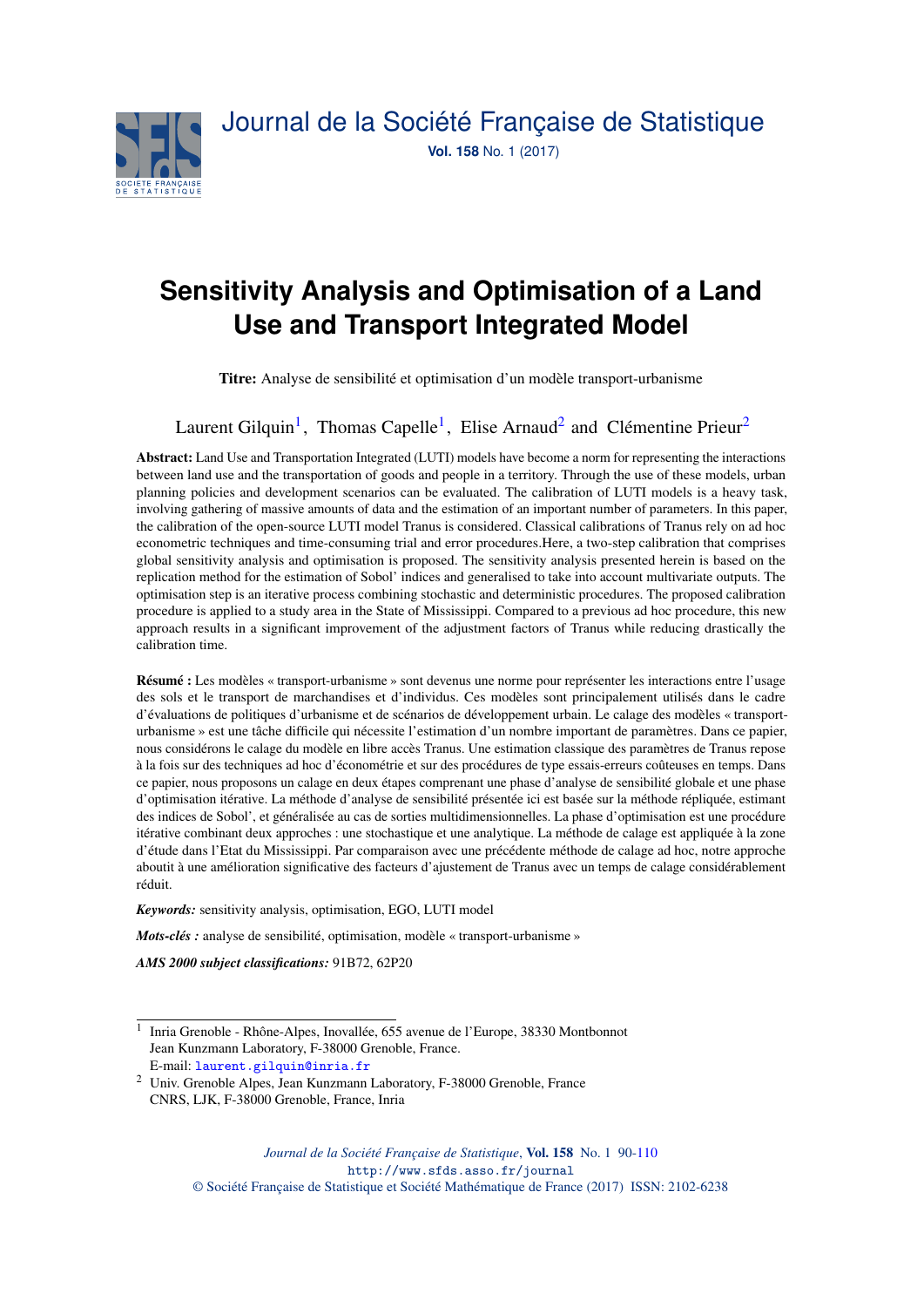## 1. Introduction

Land use and transport integrated (LUTI) models have received a regain of interest from researchers and urban planners during the last decade. Among the large number of available LUTI models, this paper focus on the model Tranus developed by [de la Barra](#page-18-0) [\(1999\)](#page-18-0). Tranus and other LUTI models aim to represent the deep interactions between travel behaviours and land use. Their scope of use ranges from urban metropolitan areas to regional level. LUTI modelling is mainly used to evaluate alternative planning scenarios, simulating their impact on land cover and travel demand. Instantiating a LUTI model requires the gathering of huge amounts of data and the estimation of several parameters to reproduce, as closely as possible, base-year observations (such as socio-economic surveys, transport data, etc ...) on the studied area. These models include systems of complex nonlinear equations. Analysing these systems is typically a hard task, particularly in the presence of parameters whose effects may be difficult to assess. Interactions between parameters of the model make that a small change in a parameter may result in large changes in the model outputs. In such cases, calibration plays a central role, as it helps estimating optimal values of these parameters, creating a robust model. The classical calibration approach of these models relies on econometric ad hoc procedures and trial and errors techniques. An exception can be found in [Abraham and Hunt](#page-18-1) [\(2000\)](#page-18-1), where an automatic calibration of the LUTI model MEPLAN is proposed.

Assessing sensitivity of the input parameters on the outputs during the calibration process is essential to reach a proper calibration of the model and ensure better predicting capabilities. As a matter of fact, in the context of traffic simulation [Daamen et al.](#page-18-2) [\(2014\)](#page-18-2) put forward the need to carry out a sensitivity analysis as a first step preceding the calibration of the model. Global sensitivity analysis methods are useful tools to quantify the influence of the model inputs on the outputs and detect potential interactions between them. Among the large number of available approaches, the variance based method introduced by [Sobol'](#page-19-0) [\(1993\)](#page-19-0) allows to calculate sensitivity indices called Sobol' indices. These indices are scalars between 0 and 1 that summarise the influence of each input or set of inputs: the higher is the index, the more influential is the input. First-order indices estimate the main effect from each input whereas higher-order indices estimate the corresponding importance of interactions between inputs. Various estimation procedures of these indices have been proposed in the literature (*cf.* [Saltelli,](#page-18-3) [2002](#page-18-3) for a survey). A first implementation of a sensitivity analysis on Tranus was performed in [Dutta et al.](#page-18-4) [\(2012\)](#page-18-4) using the "pick-freeze" estimation procedure introduced in [Sobol'](#page-19-0) [\(1993\)](#page-19-0). Unfortunately, this procedure requires a significant number of model evaluations that increases dramatically with the dimension of the input space. A solution to break this dependency lies in the use of replicated designs. Based on such designs, an estimation procedure for Sobol' indices was proposed in [Mara and Joseph](#page-18-5) [\(2008\)](#page-18-5) and further studied in [Tissot and Prieur](#page-19-1) [\(2015\)](#page-19-1). In this paper, an extension of the replication procedure to deal with multidimensional output is proposed. This generalisation is then applied to the land use and activity module of Tranus to select the most influential parameters based on main effects and second-order interactions.

Following the outcome of the sensitivity analysis, a two-stage iterative estimation of the influential parameters of the land use and activity module is proposed. First, a stochastic algorithm is applied to find optimal values of the influential parameters selected by the sensitivity analysis. Then, an analytical optimisation of an internal dispersion parameter is performed taking as inputs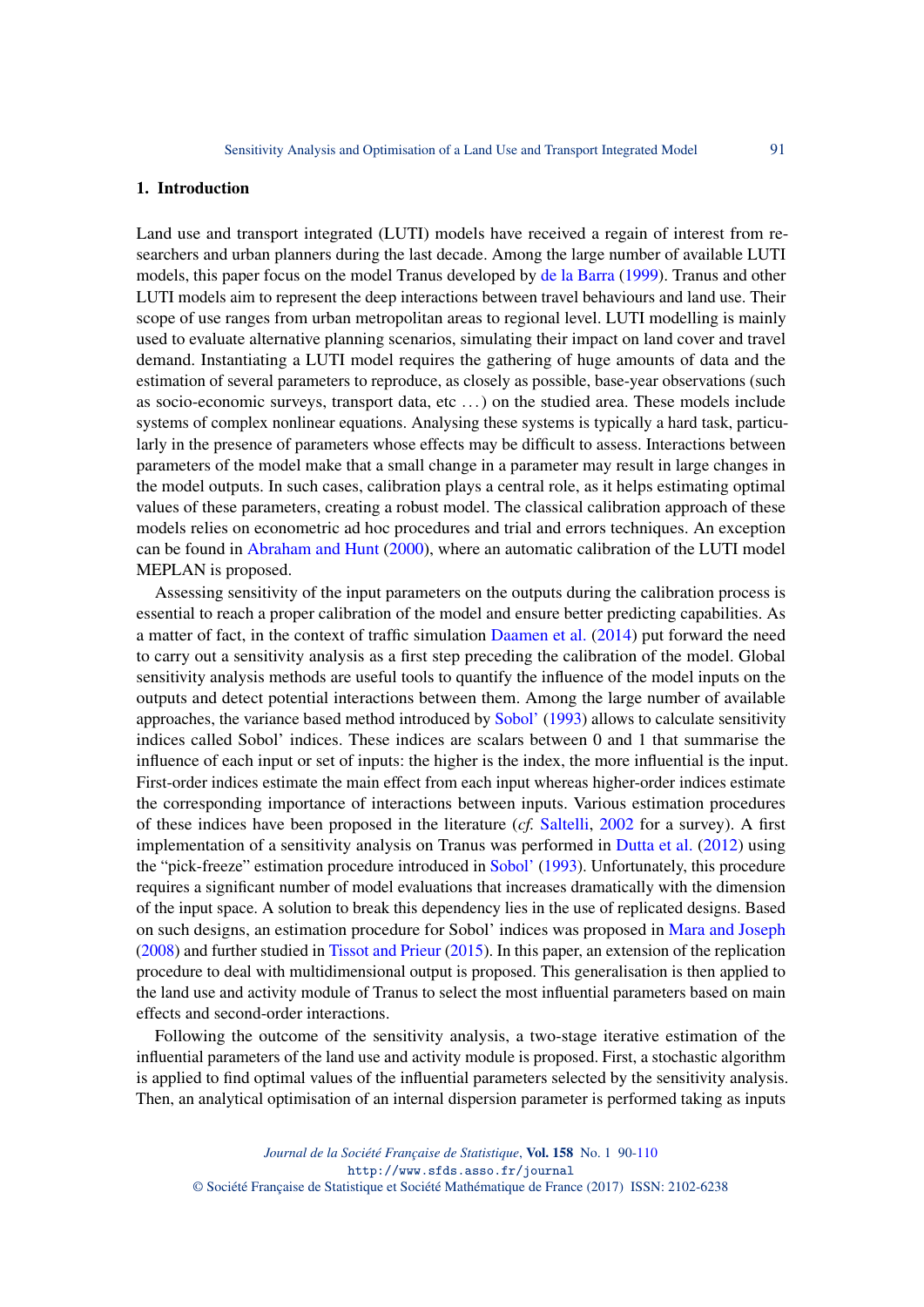the previously optimised parameters. This second step is based on a careful investigation of the system of equations detailed in [Capelle et al.](#page-18-6) [\(2015\)](#page-18-6). This two-stage optimisation is iterated until an equilibrium is reached on the internal dispersion parameter.

The remainder of the paper is organised as follows. In Section [2,](#page-2-0) a detailed description of Tranus is provided, focusing on the land use and activity module and its principal variables relevant to this paper. Section [3](#page-6-0) details the two main ingredients of the proposed calibration procedure from a methodological point of view: sensitivity analysis and the stochastic algorithm used in the two-stage iterative optimisation. In Section [4,](#page-10-0) the whole calibration procedure is detailed in the form of an algorithm. The proposed methodology is then applied to the study area of Mississippi. Finally, results are compared to those obtained with a classical ad hoc procedure.

#### <span id="page-2-0"></span>2. Description of Tranus and problem statement

## *2.1. General structure of the model*

This paper focus on the LUTI model Tranus. This type of software provides a framework for modelling land use and transportations in an integrated manner. It offers a flexible package to be used from urban and regional up to national scale. Tranus is based on the classical input-output model (*cf.* [Leontief and Strout,](#page-18-7) [1963\)](#page-18-7) and generalises it, adding the transportation layer on top of it.

The area of study is divided in spatial zones and economical sectors. The concept of sectors is more general than in the traditional definition. It may include the classical sectors in which the economy is divided (agriculture, manufacturing, mining, etc.), factors of production (capital, land and labour), population groups, employment, floorspace, land, energy, or any other that is relevant to the spatial system being represented.

Tranus combines a land use and activity module with a transportation module. Both of these modules are linked together and serve as input to each other, as illustrated in Figure [1.](#page-3-0) The spatial economic system is simulated by the activity model, representing the interactions of the various economical sectors in a specific time period. These interactions result in transportation demand that is afterwards affected to the network by the transportation module. In this way the movements of people or freight are explained as the results of the economic and spatial interaction between activities, the transport system and the real estate market. In return, the transport demand and the flux of goods influences the activities in the territory, affecting the access to transportation, the price of goods and ultimately the land rents. Both of these modules are based on classical discrete choice theory (*cf.* [McFadden,](#page-18-8) [1973;](#page-18-8) [McFadden and Train,](#page-18-9) [2000\)](#page-18-9), input-output analysis (*cf.* [Leontief,](#page-18-10) [1941\)](#page-18-10), land choice (*cf.* [Wilson,](#page-19-2) [1981\)](#page-19-2), multi-modal path choice and trip assignment. A comprehensive review of transport modelling can be found in [Ortúzar and Willumsen](#page-18-11) [\(2011\)](#page-18-11).

The convergence is attained when both modules are in equilibrium. The land use and activity module iteratively equilibrates offer and demand, also computing the consumption costs and prices. This is done at current transportation costs. In the other hand, the transportation module assigns the transport demand to the network and computes the new transportation costs. This back and forth procedure iterates until a general equilibrium conditions is found. This condition is basically that neither land use, nor transport evolve anymore. Figure [1](#page-3-0) illustrates this mechanism. As it is already well calibrated, no further details on the transportation module of Tranus are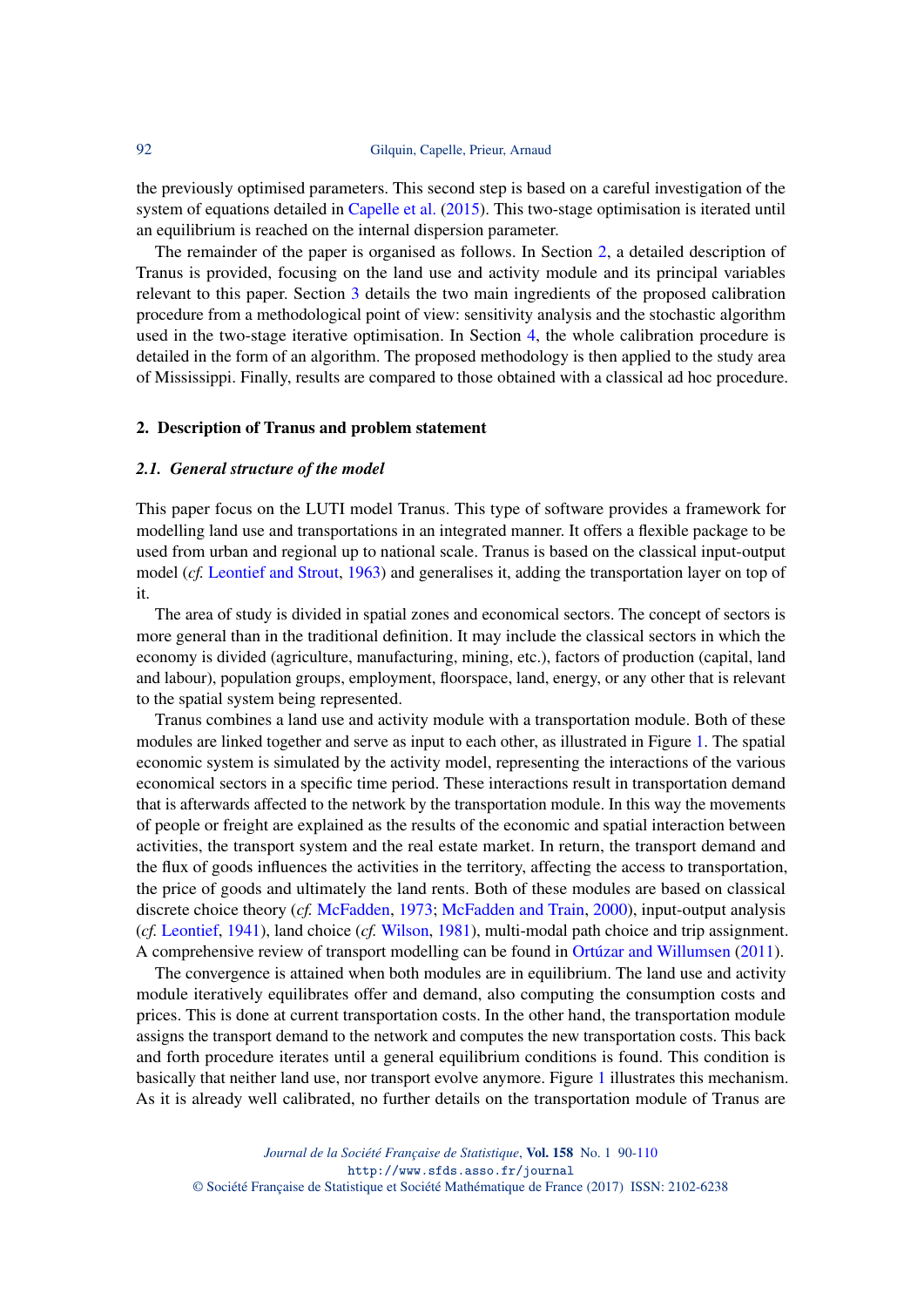

<span id="page-3-0"></span>FIGURE 1*. Schematic overview of Tranus.*

provided. The procedure proposed in this paper focuses exclusively on the land use and activity module.

### *2.2. The land use and activity module*

The land use and activity module's objective is to find an equilibrium between the production and demand of all economic sectors and zones of the modeled region. To attain the equilibrium, various parameters and functions are used to represent the behaviour of the different economic agents. Among these parameters are demand elasticities, attractiveness of geographical zones, technical coefficients, etc.

In the context of the present study, it is important to make the difference between two types of economic sectors; transportable and non-transportable sectors. The main difference between these two types of sectors is that transportable sectors can be consumed in a different place from where they were produced. As an example, the demand for coal from a metal industry can be satisfied by a mining industry located in another region. On the other hand, a typical non-transportable sector is floorspace: land is consumed where it is "produced". Transportable sectors induces transport demand, which ultimately influences transportation costs. Non-transportable sectors, on the other hand, do not require transportation. In [Capelle et al.](#page-18-6) [\(2015\)](#page-18-6) a detached calibration of Tranus was proposed, first calibrating non-transportable sectors, and building up the rest of the calibration over them. This upgraded version of Tranus will be considered in the remainder of the paper.

In the following, the main terminologies used in Tranus are introduced. The set of equations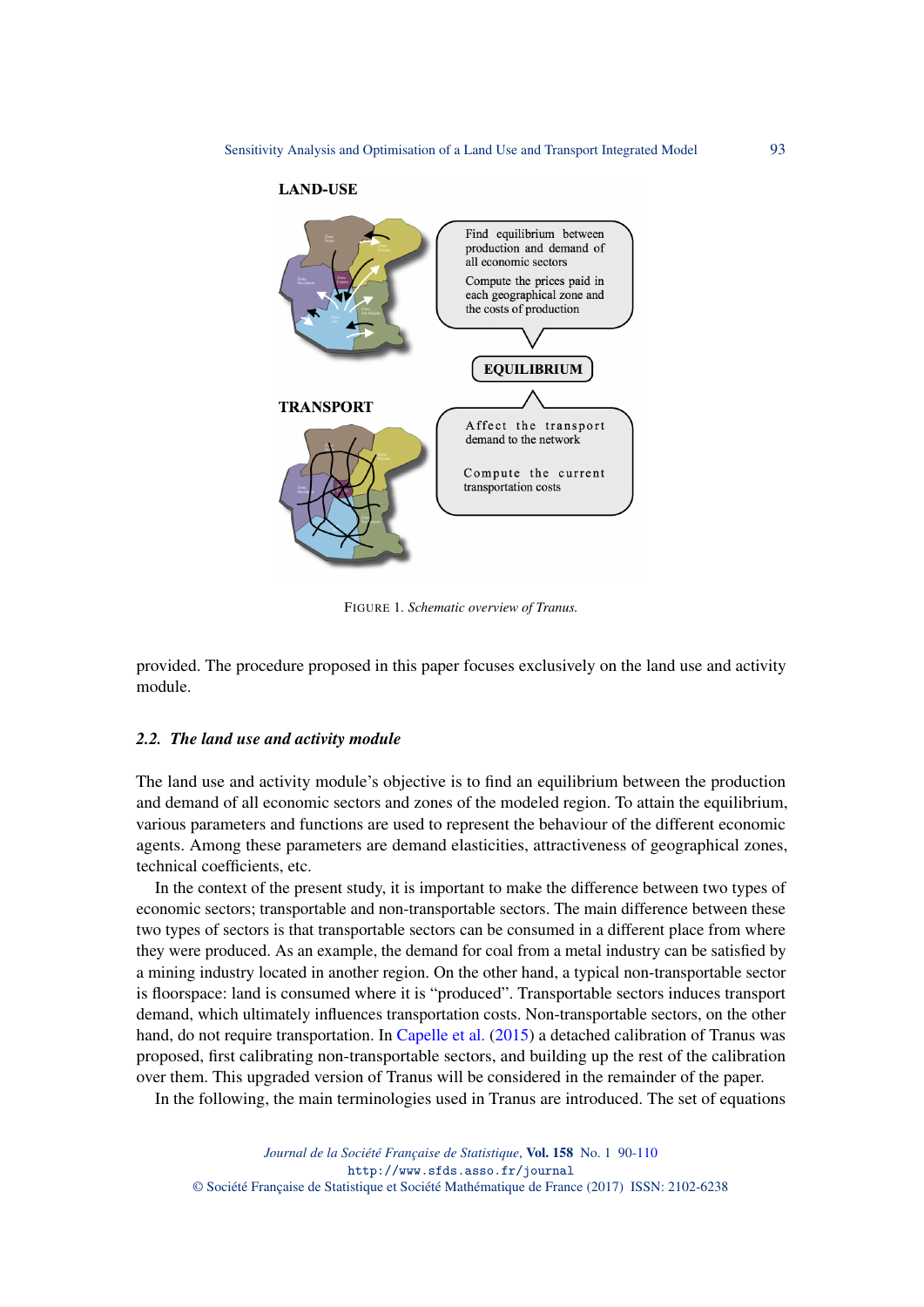<span id="page-4-0"></span>

FIGURE 2*. Sketch of computations in the land use and activity module. t is the iteration index of the convergence.*

relevant to this paper can be found in the Appendix. For a complete description of Tranus, the reader may consult [de la Barra](#page-18-0) [\(1999\)](#page-18-0). The study area is divided in a set  $\mathscr Z$  of spatial zones, and the economy is represented by a set  $\mathcal N$  of economical sectors. Base-year data is denoted as  $Y_0 = \{Y_0^n\}_{n \in \mathcal{N}, i \in \mathcal{Z}}$  and corresponds to the observed production for the base-year in each zone and for each economical sector. Sub-index 0 denotes the year of reference for the calibration.

The basis of the land use and activity model relies in four principal quantities:

- Productions:  $Y = \{Y_i^n\}_{n \in \mathcal{N}, i \in \mathcal{Z}}$  expresses how many "items" of an economic sector *n* are produced in a zone *i*.
- Demands:  $D = \{D_i^{mn}\}_{(m,n)\in\mathcal{N}\times\mathcal{N}, i\in\mathcal{Z}}$  expresses how many items of a sector *n* are demanded by the part of sector *m* located in zone *i*.
- *→* Prices:  $p = \{p_i^n\}_{n \in \mathcal{N}, i \in \mathcal{Z}}$  defines the price of (one item of) sector *n* located in zone *i*.
- Costs:  $\tilde{c} = \{\tilde{c}_i^n\}_{n \in \mathcal{N}, i \in \mathcal{Z}}$  is the cost of consumption of sector *n* in zone *i*

Productions, demands, prices and costs are defined for each sector and each zone. To fix ideas, productions of a household sector represent the total households of a certain income level (rich for instance) in the corresponding zone. For housing type, production represents the available surface (square meters) in the zone of interest. Demands are tied to productions and represent how many units of the desired economic sector are consumed in a zone by another economic sector. The canonical example is demand for housing by households. Prices are very straightforward, representing the price of consuming one unit of the given economical sector in that zone. When considering e.g. households, prices represent salaries/incomes. Finally, costs are results of the model after the consumption chain has taken place, the equilibrium state is attained when costs are in perfect equilibrium with prices, and demand are in equilibrium with productions.

Productions, demands and prices form part of a dynamic system of equations. These equations depend on one another, and are linked by a list of equations that need to be computed one after another. This is detailed in [de la Barra](#page-18-0) [\(1999\)](#page-18-0). A graphical representation of this feedback is represented in Figure [2.](#page-4-0) For instance, demand induces production and vice-versa. The iteration scheme is as follows: prices of a current iteration (*t*) translate into intermediate variables (that will not be detailed here) which enables the computation of demand and consumption costs (noted as *c* in Figure [2\)](#page-4-0). This is done based on the current transportation costs and disutilities. Once demand and costs are known, the current production is evaluated and fed back to compute a new set of prices, for a next iteration  $(t + 1)$ . The process is bottom-up, starting with land use prices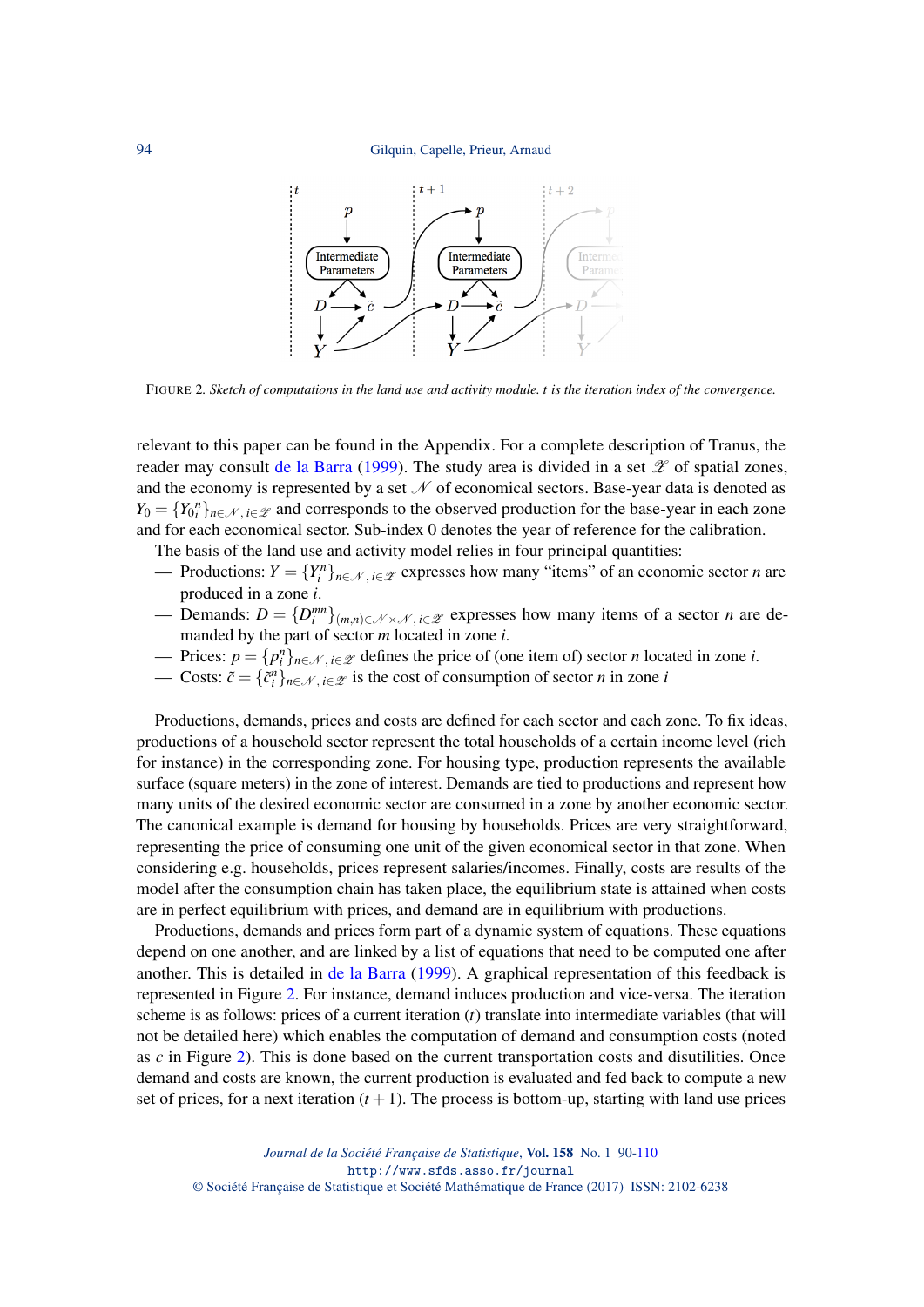and exogenous production and demand up to the production (destined for exportation outside the study area) and prices of transportable sectors. All the above computations are repeated until convergence is attained in productions *X* and prices *p* at the same time (convergence in these two sets of variables implies convergence in all others).

## <span id="page-5-0"></span>*2.3. Problem statement*

The calibration procedure proposed herein consists in adjusting the model parameters to be able to reproduce a base-year data in the study area. It is important to note that this calibration procedure is applied independently for each transportable sector *n*. This type of sectors are considered because it is where a sensitivity analysis is relevant, as the many interactions with the transportation costs and different parameters make calibration very complex. Also, for this particular sectors, modellers would like to identify the relevant parameters to improve their calibration. In [Capelle et al.](#page-18-6) [\(2015\)](#page-18-6), a decomposed calibration of Tranus is proposed, calibrating first the non-transportable sectors and later the transportable sectors. Starting from the results of [Capelle et al.](#page-18-6) [\(2015\)](#page-18-6), it appears that the calibration of the transportable sectors and the numerous parameters that are often ignored as their interactions are not fully understood, could take benefit from a sensitivity analysis. The calibration is made as following: once a sector is selected, the model parameters relative to this sector are adjusted through the proposed calibration procedure. The process is repeated for each transportable sector. The justification of this approach relies on a sector-wise decomposition of the system of equations of the land use and activity module.

Given initial values of the parameters for a transportable sector  $n \in \mathcal{N}$ , the land use and activity module estimates the adjustment parameters  $h^n = (h_i^n)_{i \in \mathcal{X}}$  of the utilities (*cf.* Appendix A, Equation [\(13\)](#page-20-1)), known as shadow prices. In economics, the utility is defined as a measure of preference over sets of goods and services. For example, in the land use module, utility is used to measure the willingness of a household to relocate from a geographic zone to another. Still in economics, the shadow price is formally defined as the value of the Lagrange multiplier at the optimal solution of a constrained optimisation problem. However, in the present problem, the definition of the shadow price differs as it only represents an adjustment factor added to the price to ease the convergence of the land use module. Thus here, the shadow prices are price correcting additive factors that compensate the utilities to replicate the base-year production *Y*0.

The following optimisation problem is solved to compute the shadow prices:

$$
\hat{h}^n = \underset{h^n}{\text{argmin}} \, \|Y(h^n) - Y_0\|^2,\tag{1}
$$

where  $\| \cdot \|$  denotes the euclidean norm. In the remainder of the paper, the optimisation of the shadow prices is viewed as an internal process of the land use and activity model. Figure [3](#page-6-1) gives a scheme of the inputs and outputs considered for each transportable sector *n*. The inputs parameters fall into three different categories:

— the parameter  $\lambda^n$  is involved in Equation [\(13\)](#page-20-1) of Appendix [A,](#page-20-2)

— the parameter  $\beta^n$  is involved in Equation [\(14\)](#page-20-3) of Appendix [A,](#page-20-2)

— parameters  $b_l^n$ , for  $l \neq n, l \in \mathcal{N}$ , are involved in Equation [\(15\)](#page-20-4) of Appendix [A.](#page-20-2)

The parameter  $\lambda^n$  represents the marginal utility of income; in common terms, it is the weight of prices in the utility function.  $\beta^n$  is the logit dispersion parameter of the location probabilities.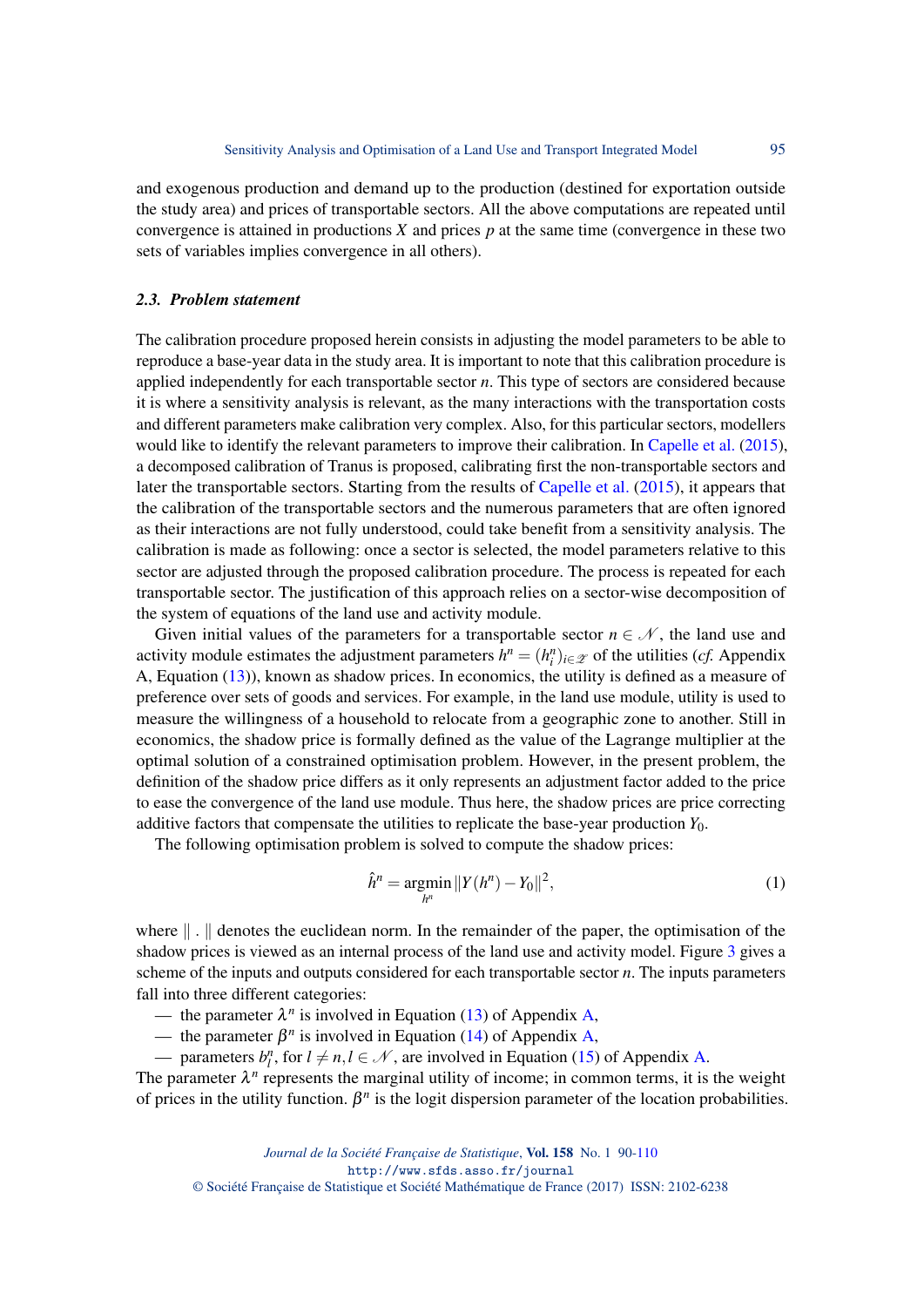

FIGURE 3*. Inputs and outputs of the land use and activity module for the sector n.*

Finally, the parameter  $b_l^n$  is the weight of sector *l* in the attractor for sector *n* (which are very important for transportable sectors).

The outputs considered are built upon a new quantity called normalised shadow prices. The normalised shadow price  $\tilde{h}_i^n$  corresponds to the percentage of the price  $p_i^n$  corrected by the shadow price  $h_i^n$ , that is:

<span id="page-6-3"></span><span id="page-6-1"></span>
$$
\tilde{h}_i^n = 100 \times \left| \frac{h_{n,i}}{p_{n,i}} \right|, \, i \in \mathcal{Z} \tag{2}
$$

where  $| \cdot |$  denotes the absolute value function. Set  $\tilde{h}^n = (\tilde{h}^n_i)_{i \in \mathcal{Z}}$  to be the vector of normalised shadow prices relative to the sector *n*. The two outputs considered are the following:

- i) the variance of the normalised shadow prices:  $Var[\tilde{h}^n]$
- ii) the maximum of the normalised shadow prices:  $\max_{i \in \mathcal{Z}} \tilde{h}_i^n$

For each sector *n*, a good calibration would be one that results in small values of the normalised shadow prices particularly in term of variance. Indeed, minimising the variance of the normalised shadow prices is a general consensus reached by both modellers and users of Tranus.

## <span id="page-6-0"></span>3. Calibration procedure's main tools

In this section, the two main methodological ingredients used in the calibration procedure are presented: the replication procedure for the sensitivity analysis and the EGO algorithm for the stochastic optimisation. Each tool is presented in a general framework nonspecific to Tranus. The algorithm summarising the proposed calibration procedure is presented in Section [4.1.](#page-10-1)

## <span id="page-6-2"></span>*3.1. Global sensitivity analysis: replication procedure for multivariate outputs*

For the sensitivity analysis, a generalisation of the replication procedure is proposed. This generalisation is based on the work of [Gamboa et al.](#page-18-12) [\(2014\)](#page-18-12) reviewed hereafter. Consider the following model:

$$
f: \left\{ \begin{array}{ccc} \mathbb{R}^d & \to & \mathbb{R}^m \\ x = (x_1, \dots, x_d) & \mapsto & z = f(x) \end{array} \right.
$$

where  $f$  is the model,  $z$  the output vector,  $x$  the input vector,  $d$  the dimension of the input space and *m* the dimension of the output space.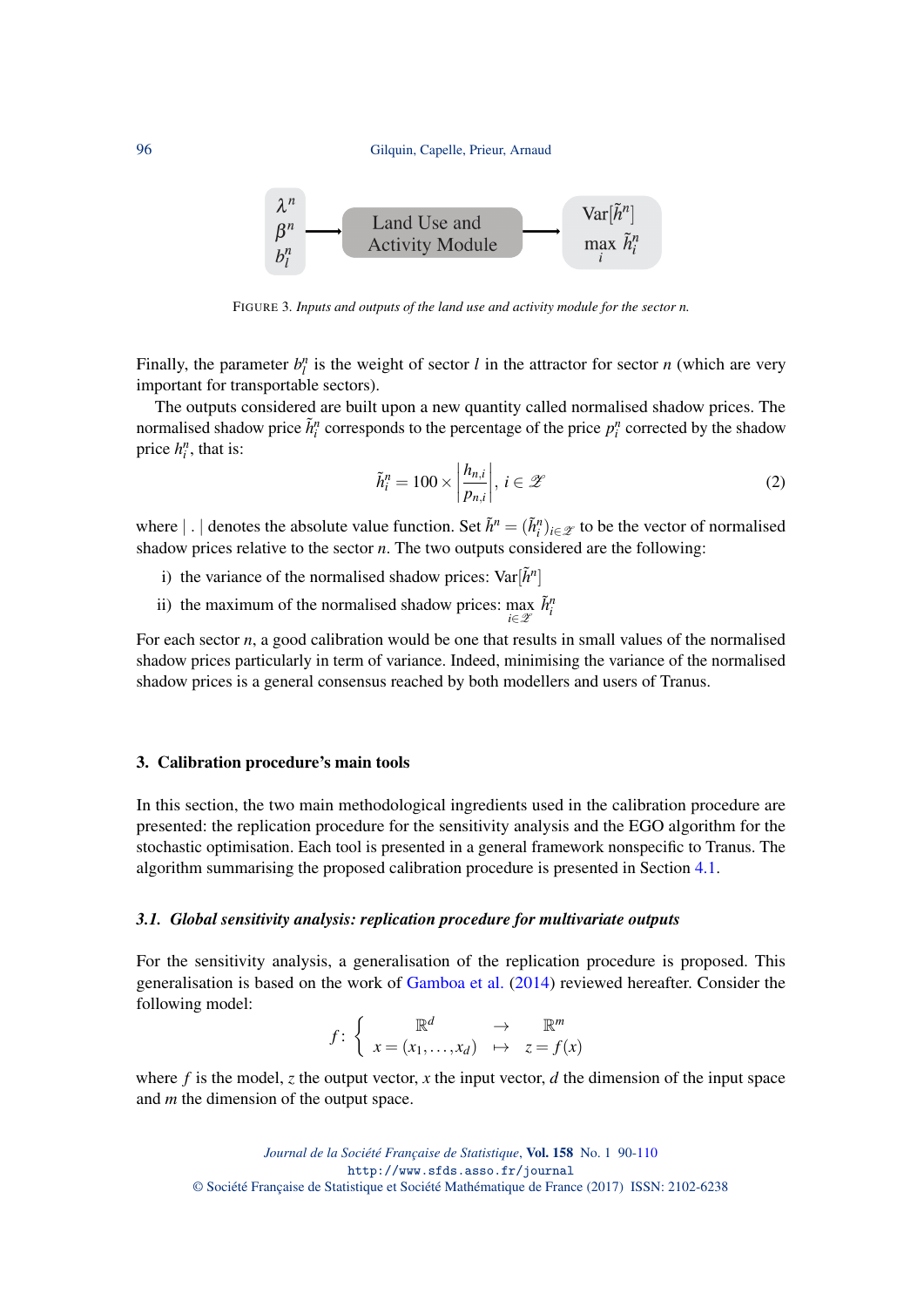Let  $(\Omega, \mathscr{A}, \mathbb{P})$  be a probability space. The uncertainty on the inputs is modeled by a random vector  $X = (X_1, \ldots, X_d)$  whose components are independent. Denote *Z* the vector of random variables modelling the output vector:

$$
Z=(Z_1,\ldots,Z_m)=f(X_1,\ldots,X_d).
$$

Let  $P_X = P_{X_1} \otimes \ldots \otimes P_{X_d}$  denote the probability distribution of *X*. Assume that  $f \in L^2(P_X)$  and that the covariance matrix of *Z*, denoted by  $\Sigma$ , is positive definite. Let *u* be a subset of  $\{1,\ldots,d\}$  and denote  $\sim u$  its complementary. Set  $X_u = (X_i)_{i \in u}$  and  $X_{\sim u} = (X_i)_{i \in \{1, ..., d\}}\backslash u$ . Recall the following [Hoeffding](#page-18-13) [\(1948\)](#page-18-13) decomposition of *f* :

<span id="page-7-0"></span>
$$
f(X) = f_0 + f_u(X_u) + f_{\sim u}(X_{\sim u}) + f_{u,\sim u}(X_u, X_{\sim u}),
$$
\n(3)

where  $f_0 = E[Z]$ ,  $f_u = E[Z|X_u] - f_0$ ,  $f_{\sim u} = E[Z|X_{\sim u}] - f_0$  and  $f_{u, \sim u} = Y - f_u - f_{\sim u} - f_0$ . By taking the covariance matrix of each side of  $(3)$ , due to orthogonality:

<span id="page-7-1"></span>
$$
\Sigma = C_u + C_{\sim u} + C_{u, \sim u} \tag{4}
$$

Let Id<sub>*m*</sub> be the  $m \times m$  identity matrix. Equation [\(4\)](#page-7-1) can be projected on a scalar as follows:

<span id="page-7-2"></span>
$$
Tr(\mathrm{Id}_{m}\Sigma) = Tr(\mathrm{Id}_{m}C_{u}) + Tr(\mathrm{Id}_{m}C_{\sim u}) + Tr(\mathrm{Id}_{m}C_{u,\sim u})
$$
\n(5)

where Tr denotes the trace operator. Following [\(5\)](#page-7-2) and under the condition  $Tr(\Sigma) \neq 0$ , the generalised Sobol' index is defined as follows:

$$
S^{u}(f) = \frac{\text{Tr}(C_{u})}{\text{Tr}(\Sigma)}.
$$
\n(6)

The generalised Sobol' index  $S^u(f)$  is a scalar between 0 and 1 that summarises the influence of inputs in  $u$  on the output  $Z$ . An index close to 1 means that the set  $u$  is influential. At the opposite, an index equal to 0 means that the set *u* is not correlated to the output *Z*. First-order indices estimate the main effect of each input whereas higher-order indices estimate the corresponding importance of interactions between inputs.

<span id="page-7-3"></span>**Remark 1.** When  $u = (v, w)$  is a 2-subset of  $\{1, \ldots, d\}$ , the importance of the interaction between *v and w is quantified by the second-order generalised Sobol' index defined by: S* (*v*,*w*) (*f*)−*S v* (*f*)− *S <sup>w</sup>*(*f*)*.*

**Classical estimation of**  $S^u(f)$  The classical estimation procedure for  $S^u(f)$  is a generalisation of the one used in the univariate case (*cf.* [Sobol',](#page-19-0) [1993\)](#page-19-0). The procedure consists of a Monte-Carlo pick-freeze method. In the pick-freeze method, the Sobol index is viewed as the regression coefficient between the output of the model and its pick-freezed replication. This replication is obtained by holding the value of the variable of interest  $X_u$  (frozen variable) and by resampling the other variables *X*∼*<sup>u</sup>* (picked variables).

Set  $Z = f(X_u, X_{\sim u})$  and  $Z^u = f(X_u, X'_{\sim u})$  where  $X'_{\sim u}$  is an independent copy of  $X_{\sim u}$ . Let  $N > 0$ be an integer and  $Z_1, \ldots, Z_N$  (resp.  $Z_1^u, \ldots, Z_N^u$ ) be *N* independent copies of *Z* (resp.  $Z^u$ ) where:

$$
Z_i = (Z_{i,1},\ldots,Z_{i,m}), Z_i^u = (Z_{i,1}^u,\ldots,Z_{i,m}^u), \ \forall \ i \in \{1,\ldots,N\}.
$$

*Journal de la Société Française de Statistique*, Vol. 158 No. 1 90[-110](#page-20-0) http://www.sfds.asso.fr/journal © Société Française de Statistique et Société Mathématique de France (2017) ISSN: 2102-6238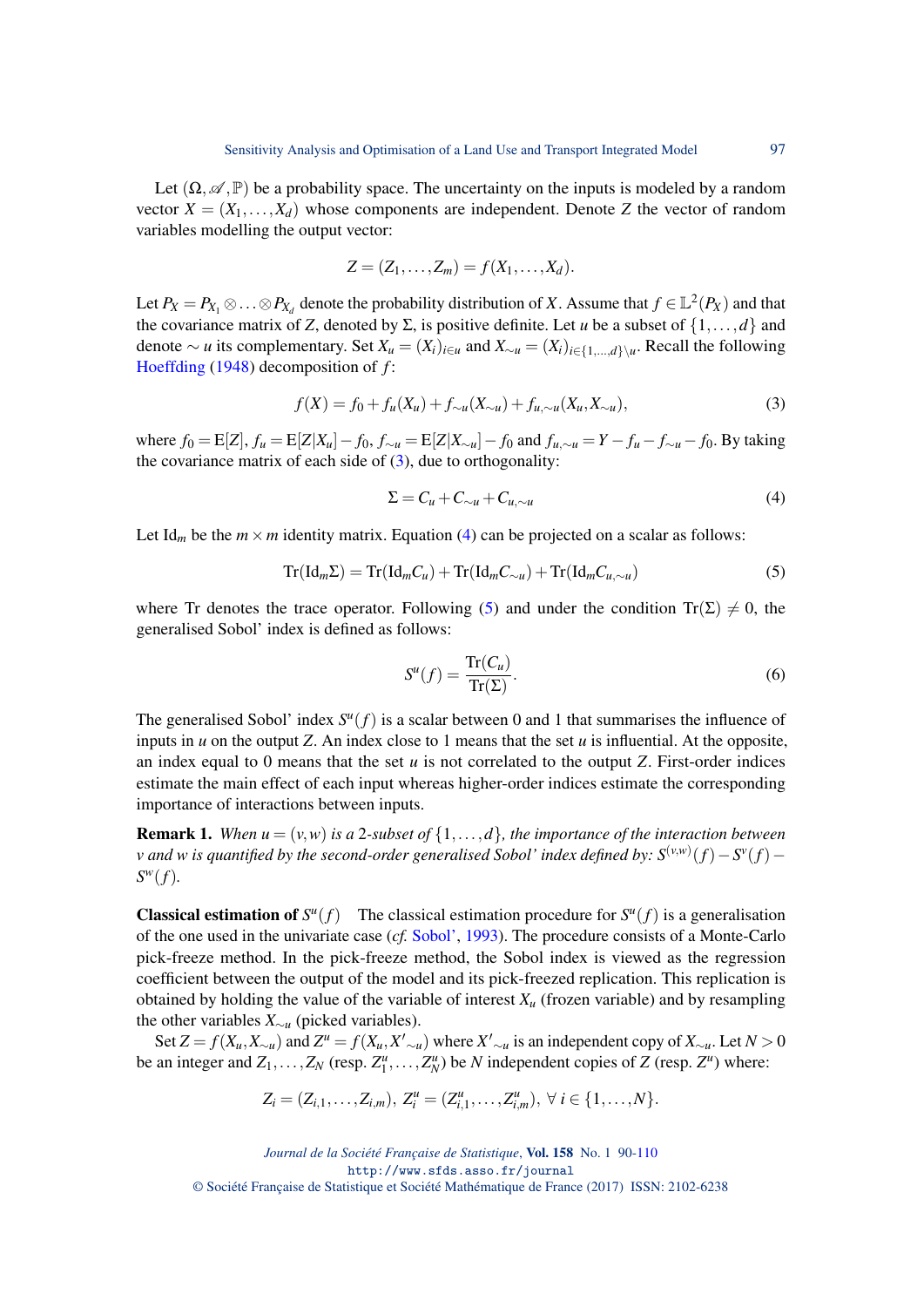As in [Janon et al.](#page-18-14) [\(2014\)](#page-18-14) and [Monod et al.](#page-18-15) [\(2006\)](#page-18-15), the following estimator of  $S^{u}(f)$  is considered:

<span id="page-8-0"></span>
$$
\widehat{S}^{u}(f) = \frac{\sum_{l=1}^{m} \left( \frac{1}{N} \sum_{i=1}^{N} Z_{i,l} Z_{i,l}^{u} - \left( \frac{1}{N} \sum_{i=1}^{N} \frac{Z_{i,l} + Z_{i,l}^{u}}{2} \right)^{2} \right)}{\sum_{l=1}^{m} \left( \frac{1}{N} \sum_{i=1}^{N} \frac{Z_{i,l}^{2} + (Z_{i,l}^{u})^{2}}{2} - \left( \frac{1}{N} \sum_{i=1}^{N} \frac{Z_{i,l} + Z_{i,l}^{u}}{2} \right)^{2} \right)}.
$$
\n(7)

Using this approach, estimating all first-order Sobol' indices requires  $N(d+1)$  evaluations of the model by means of  $d+1$  designs of experiments, each of size N. In the univariate case, the replication procedure introduced in [Mara and Joseph](#page-18-5) [\(2008\)](#page-18-5) allows to estimate all first-order indices with only two replicated designs, each of size N, resulting in a total of  $2 \times N$  evaluations of the model. Replicated designs are also referred as *plans based on permuted columns* in [McKay](#page-18-16) [\(1995\)](#page-18-16), [Morris et al.](#page-18-17) [\(2006\)](#page-18-17) and [Morris et al.](#page-18-18) [\(2008\)](#page-18-18). In these papers, an arbitrary number of *r* replications of the initial design is used to define an estimator of first-order indices. This estimator is of different nature from the one introduced in [Mara and Joseph](#page-18-5) [\(2008\)](#page-18-5) and further studied (asymptotic properties for first-order indices) and generalised in [Tissot and Prieur](#page-19-1) [\(2015\)](#page-19-1) to the estimation of closed second-order indices. An extension of the latter procedure, called replication procedure, to the case of multivariate output is proposed in the next paragraph. With this new approach, the number of model evaluations required to compute all first-order or second-order generalised Sobol' indices can be drastically reduced.

**Replication procedure for**  $S^u(f)$  The replication procedure relies on the construction of two replicated designs of experiments  $X$  and  $X'$  defined as follows:

$$
\mathbf{X} = \begin{pmatrix} X_{1,1} & \dots & X_{1,j} & \dots & X_{1,d} \\ \vdots & & \vdots & & \vdots \\ X_{i,1} & \dots & X_{i,j} & \dots & X_{i,d} \\ \vdots & & \vdots & & \vdots \\ X_{N,1} & \dots & X_{N,j} & \dots & X_{N,d} \end{pmatrix}, \quad \mathbf{X'} = \begin{pmatrix} X'_{1,1} & \dots & X'_{1,j} & \dots & X'_{1,d} \\ \vdots & & \vdots & & \vdots \\ X'_{i,1} & \dots & X'_{i,j} & \dots & X'_{i,d} \\ \vdots & & \vdots & & \vdots \\ X'_{N,1} & \dots & X'_{N,j} & \dots & X'_{N,d} \end{pmatrix},
$$

where  $\forall k \in \{1, \ldots, d\}, X_{1,k}, \ldots, X_{N,k}$  are *N* independent copies of  $X_k$ . For the estimation of first-order indices,  $X$  and  $X'$  are two replicated Latin Hypercubes. For the estimation of closed second-order indices, X and X' are two replicated randomised orthogonal arrays (*cf.* [Tissot and](#page-19-1) [Prieur,](#page-19-1) [2015\)](#page-19-1). Denote **Z** and **Z**' the two arrays of model outputs associated to these two designs. Let  $Z_i$  and  $Z'_i$  denote their corresponding rows,  $\forall i \in \{1, ..., N\}$ :

$$
Z_i = f(X_{i,1},\ldots,X_{i,d}) = (Z_{i,1},\ldots,Z_{i,m}),
$$
  
\n
$$
Z'_i = f(X'_{i,1},\ldots,X'_{i,d}) = (Z'_{i,1},\ldots,Z'_{i,m}).
$$

The key point of the replication procedure consists in a "smart" rearrangement of the rows of  $Z'$ to mimic the pick-freeze method. The array resulting from this rearrangement corresponds to  $\mathbf{Z}^{\mathbf{u}}$ . In the pick-freeze method, for each  $u$ , the evaluation of  $\mathbb{Z}^{\mathbf{u}}$  requires a new design of experiments. At the opposite, in the replication method  $Z<sup>u</sup>$  requires no additional evaluations of the model. Let  $\pi$  denote the permutation used to re-arrange  $\mathbb{Z}^3$ ,  $\forall i \in \{1, ..., N\}$ :

$$
Z_i^u = f(X'_{\pi(i),1},\ldots,X'_{\pi(i),d}) = (Z'_{\pi(i),1},\ldots,Z'_{\pi(i),m}).
$$

*Journal de la Société Française de Statistique*, Vol. 158 No. 1 90[-110](#page-20-0) http://www.sfds.asso.fr/journal © Société Française de Statistique et Société Mathématique de France (2017) ISSN: 2102-6238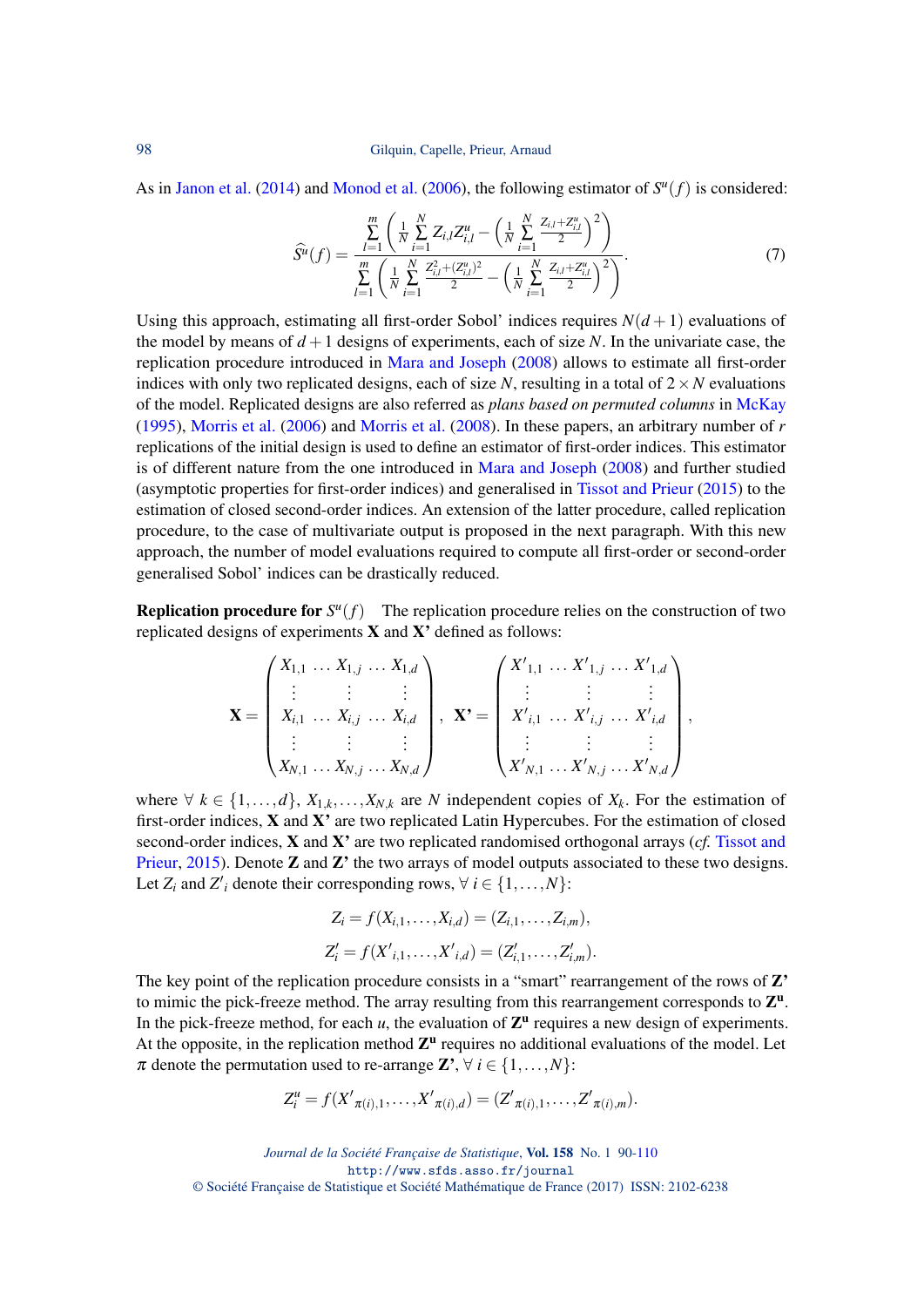Let  $u = \{u_1, \ldots, u_s\} \subset \{1, \ldots, d\}$ . From a design point of view,  $\pi$  is chosen to insure that:

$$
X'_{\pi(i),u_j}=X_{i,u_j}, \ \forall \ j \in \{1,\ldots,s\}, \forall \ i \in \{1,\ldots,N\}.
$$

thus insuring that both **Z** and  $\mathbb{Z}^{\mathbf{u}}$  are evaluated on the same coordinates indexed by *u*. Then,  $S^{u}(f)$ is estimated using equation [\(7\)](#page-8-0) with both  $Z$  and  $Z<sup>u</sup>$ . This extends the replication procedure to the estimation of generalised Sobol' indices. For the sake of brevity of this paper, the replication procedure is not further detailed. For a comprehensive description, the reader may consult [Tissot](#page-19-1) [and Prieur](#page-19-1) [\(2015\)](#page-19-1).

To decide whether a parameter is influential or not, a threshold for both first- and second-order indices is fixed. If one of the estimated indices is higher than the threshold, the corresponding parameter is selected. In the application presented in Section [4,](#page-10-0) the threshold has been arbitrarily fixed at 0.1. This choice is based on the assumption that the "effective dimension" (*cf.* [Caflisch](#page-18-19) [et al.,](#page-18-19) [1997\)](#page-18-19) of the model is small  $(< 3)$ .

#### <span id="page-9-0"></span>*3.2. Stochastic optimisation: EGO algorithm*

The stochastic optimisation procedure presented in this section corresponds to the Efficient Global Optimisation (EGO) algorithm introduced by [Mockus et al.](#page-18-20) [\(1978\)](#page-18-20). The main idea underlying the EGO algorithm is to fit a response surface, often called metamodel, to data collected by evaluating the complex numerical model at a few points. The metamodel is then used in place of the numerical model to optimise the parameters. The metamodel used in the EGO algorithm is a Gaussian process defined as follows:

$$
g\colon \left\{ \begin{array}{ccc} \mathbb{R}^d & \to & \mathbb{R} \\ x = (x_1,\ldots,x_d) & \mapsto & z = g(x) = \mu(x) + \varepsilon(x) \end{array} \right.,
$$

*x* are the parameters selected by means of the sensitivity analysis, *z* a scalar output of the numerical model, *d* the dimension of the input space,  $\mu$  the model trend and  $\varepsilon$  is a centered stationary Gaussian process  $\varepsilon(x) \sim N(0, K_{\chi})$ .  $\chi$  denotes the structure of the covariance matrix  $K_{\chi}$ of  $\varepsilon$ . Let  $x^i$ ,  $x^j$  denote two points of  $\mathbb{R}^d$ ,  $\chi = \{r, \theta, \sigma\}$  with  $(K_\chi)_{i,j} = \sigma^2 r_\theta (x^i - x^j)$  where:

- $r_{\theta}$ .) is the correlation function chosen here to be the Matern 5/2 function,
- $-\sigma^2$  is the variance of *g*,
- $\theta$  are the hyperparameters of *r*.

The parameters  $\mu$ ,  $\sigma$  and  $\theta$  are estimated by maximum likelihood. In the following, *Z* denotes the random variable modelling the output *z*.

Expected Improvement Once the metamodel is fitted, it is used by the algorithm to search for a minimum candidate. The EGO algorithm uses a searching criterion called "expected improvement" that balances local and global search. Let  $x$  be a candidate point, the expected improvement evaluated at *x* writes as follows:

$$
EI_{\chi}(x) = \mathbb{E}[\max(z_{min} - Z, 0)],
$$

where  $z_{min}$  is the current minimum of the metamodel. A numerical expression of  $EI_{\chi}(x)$  can be derived. Let  $\hat{Z}$  denote the *BLUP* (Best Linear Unbiased Predictor) estimator (*cf.* [Jones et al.,](#page-18-21) [1998\)](#page-18-21)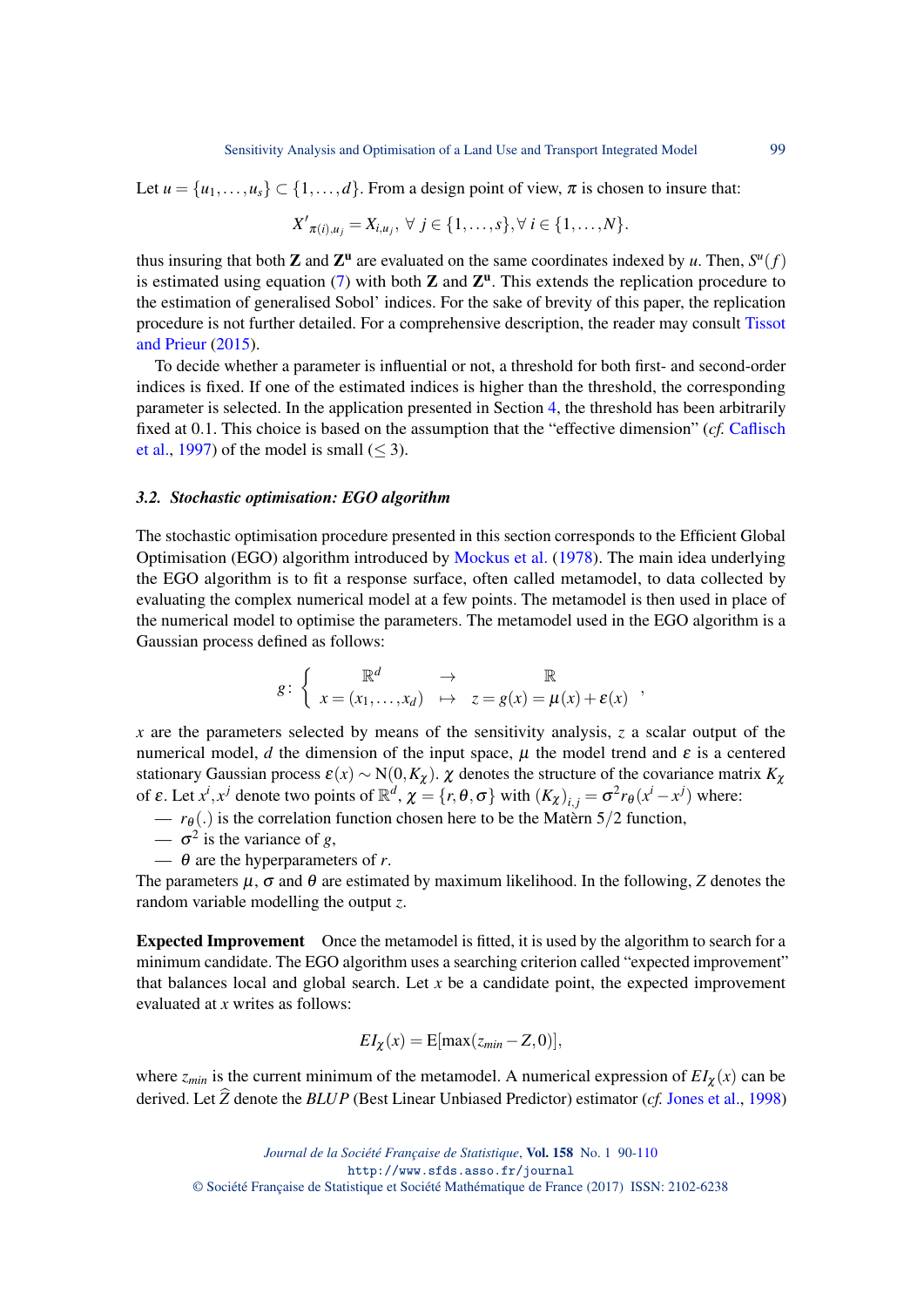100 Gilquin, Capelle, Prieur, Arnaud

of *Z* and  $\sigma_{\hat{z}}$  its standard deviation, the following expression for  $EI_{\chi}(x)$  is obtained:

$$
EI_{\chi}(x) = (z_{min} - \widehat{z}(x))\phi_{\mathcal{N}}\left(\frac{z_{min} - \widehat{z}(x)}{\sigma_{\widehat{z}}}\right) + \sigma_{\widehat{z}}f_{\mathcal{N}}\left(\frac{z_{min} - \widehat{z}(x)}{\sigma_{\widehat{z}}}\right),
$$

where  $\phi_N$  is the normal cumulative distribution function and  $f_N$  is the normal probability density function. The first term of  $EI_{\chi}(x)$  is a local minimum search term whereas the second term corresponds to a global search of uncertainty regions. The main steps of the EGO algorithm can be summarised as follows:

- 1. generate a design of experiments and evaluate the numerical model at these points,
- 2. fit the metamodel with both the design of experiments and the associated model outputs,
- 3. search a new evaluation point using the expected improvement criterion,
- 4. evaluate the numerical model at this new point and re-estimate the parameters of the metamodel ( $θ$ ,  $σ$ ),
- 5. repeat steps 3 to 5 until a stopping criterion is reached.

For the choice of the stopping criterion, one can look at the value of the expected improvement. A value close to zero indicates that the input space has been sufficiently explored. Hence, a lower bound on the expected improvement can be selected as the stopping criterion. In the application presented hereafter, the lower bound is set equal to  $10^{-5}$ . As a result, the stopping criterion writes:

$$
EI_{\chi}(x) \leq 10^{-5}.
$$

To ensure that the EGO algorithm actually stops, the maximum number of iterations is fixed at 200. The two R packages "DiceOptim" and "DiceDesign" developed by [Roustant et al.](#page-18-22) [\(2012\)](#page-18-22) are used to implement the EGO algorithm.

## <span id="page-10-0"></span>4. Application to Tranus

In this section, an innovative calibration procedure for the land use and activity module of Tranus is detailed, under the form of an algorithm. The procedure includes both methods presented in Section [3.](#page-6-0) The methodology is then applied to the Mississippi region including the Chickasaw, Lee, Pontotoc, and Union (and consequently, the four largest towns of the area: Houston, Tupelo, Pontotoc, and New Albany).

## <span id="page-10-1"></span>*4.1. Calibration procedure algorithm*

Algorithm [1](#page-11-0) summarises the proposed calibration procedure for the land use and activity module of Tranus. It is worth reminding that the calibration procedure is applied independently for each transportable sector *n*.

Once a transportable sector *n* is selected, the sensitivity analysis presented in Section [3.1](#page-6-2) is performed on the parameters  $\beta^n$  and  $b_{n,l}$ ,  $l \neq n$ . The outputs considered for the sensitivity analysis are both the variance and the maximum of the normalised shadow prices  $\tilde{h}^n$  (Equation [2\)](#page-6-3). The set of influential parameters selected is denoted by  $\rho^n$ .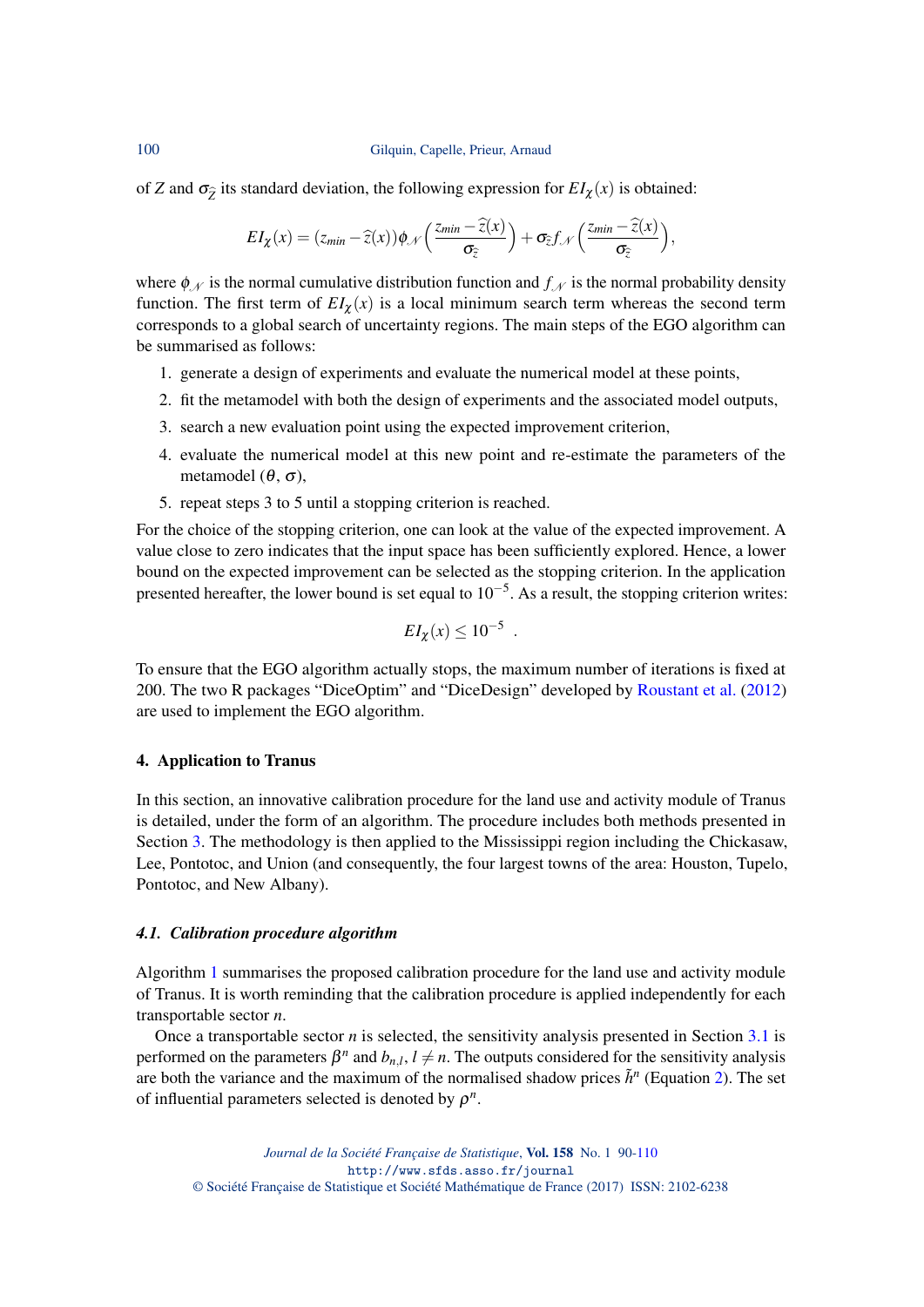| <b>Algorithm 1</b> Calibration procedure for the land use and activity module.                                                                            |
|-----------------------------------------------------------------------------------------------------------------------------------------------------------|
| 1: for each sector transportable $n \textbf{ do}$                                                                                                         |
| Set: $\lambda^{n(0)} \leftarrow \lambda_0^n$<br>2:                                                                                                        |
| Run sensitivity analysis with inputs: $\beta^n$ , $\{b_l^n\}_{n \neq l}$ and outputs: $Var[\tilde{h}^n]$ , $\max_{i \in \mathcal{X}} \tilde{h}_i^n$<br>3: |
| Instantiate:<br>4:                                                                                                                                        |
| $\theta$ – $\rho^{n(0)}$ $\leftarrow$ set of most influential parameters                                                                                  |
| $-k \leftarrow 1$                                                                                                                                         |
| while $ \lambda^{n(k)} - \lambda^{n(k-1)}  \ge \varepsilon$ do<br>5:                                                                                      |
| Given $\lambda^{n(k-1)}$ , estimate $\rho^{n(k)}$ with the EGO algorithm<br>6:                                                                            |
| Given $\rho^{n(k)}$ , estimate $\lambda^{n(k)}$ with the analytical optimisation<br>7:                                                                    |
| Return optimal values $\rho^{n*}$ and $\lambda^{n*}$<br>8:                                                                                                |

<span id="page-11-0"></span>Following the sensitivity analysis, an iterative optimisation is conducted. This optimisation comprises two stages. At iteration *k*, the EGO algorithm presented in Section [3.2](#page-9-0) is applied to find optimal values of the set  $\rho^{n(k)}$  given  $\lambda^{n(k-1)}$ . Then, an analytical optimisation of  $\lambda^{n(k)}$  is performed taking as inputs the optimal values found for the set  $\rho^{n(k)}$ . This step is further described in the next section. The process is iterated until an equilibrium is reached on  $\lambda^n$ . Then, the optimal values  $\rho^{n*}$  and  $\lambda^{n*}$  are returned.

## Remarks

- 1. One might wonder why the sensitivity analysis does not include the parameter  $\lambda^n$ . The main reason behind this choice is that the analytical optimisation provides a global optimum for  $\lambda^n$ . Hence, by automatically selecting the parameter  $\lambda^n$ , one can reduce the number of Sobol' indices to estimate and obtain a finer optimisation of the land use and activity module.
- 2. For the stochastic optimisation, only one of the two outputs is conserved to perform the EGO algorithm: the variance of the normalised shadow prices  $Var[\tilde{h}^n]$ . As already mentioned, minimising the variance of the normalised shadow prices over the maximum is a general consensus reached by both the modeller and users of Tranus.

## *4.2. Analytical optimisation procedure (obtaining the* λ *<sup>n</sup> parameters)*

Once optimal values for the selected parameters  $\beta^n$  and  $b_k^n$  are found, the value of the  $\lambda^n$  parameter is computed analytically. The basic idea is to start from a good guess of the logit dispersion parameters ( $\beta^n$ ) and from there, find the optimal values of the marginal utilities ( $\lambda^n$ ) to minimise the variance of the shadow prices for the corresponding economic sector. This methodology explicits the dependency of  $\lambda^n$  on  $\beta^n$ , showing that the optimal value of  $\lambda^n$  is a function of  $\beta^n$ . For the sake of clarity, the notation  $\lambda^n, \lambda^{n(k)}$  and  $\beta^n, \beta^{n(k)}$  are confounded in the remainder of the section.

The parameter  $\lambda^n$  is involved in the location probabilities equation (Equation [13](#page-20-1) of Appendix  $A)$ :

<span id="page-11-1"></span>
$$
U_{ij}^n = \lambda^n (p_j^n + h_j^n) + t_{ij}^n, (i, j) \in \mathcal{Z}^2.
$$
 (8)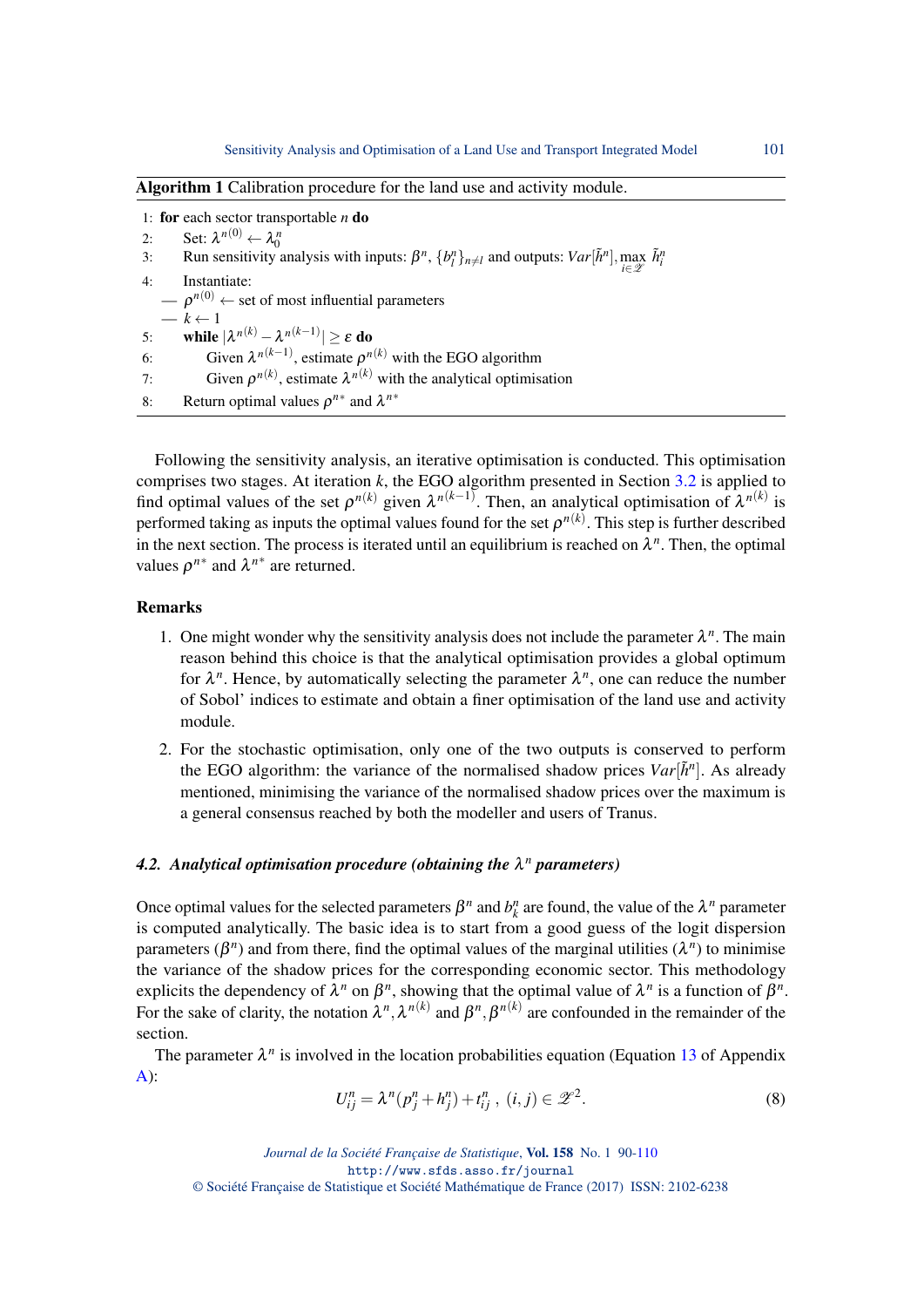The optimal value of  $\lambda^n$  cannot be retrieved directly from Equation [8](#page-11-1) as the quantity  $(p_j^n + h_j^n)$ is estimated as a whole during the internal optimisation of the shadow prices (*cf.* [Capelle et al.,](#page-18-6) [2015\)](#page-18-6). To overcome this problem, an auxiliary variable is introduced:

$$
\phi_j^n = \lambda^n (p_j^n + h_j^n), \ j \in \mathcal{Z}.
$$

With this new variable, Equation [8](#page-11-1) can be rewritten as follows:

<span id="page-12-0"></span>
$$
U_{ij}^n = \phi_j^n + t_{ij}^n, \ (i, j) \in \mathcal{Z}^2. \tag{9}
$$

Recall that the shadow prices are prices correcting additive factors that are calibrated to obtain a small variance. From Equation [\(9\)](#page-12-0), one can express the optimal value of  $\lambda^n$  that minimises the variance of the shadow prices. Set  $\phi^n = (\phi_j^n)_{j \in \mathcal{Z}}$  with all other parameters fixed, in particular the parameters  $\rho^n$  estimated with the EGO algorithm (*cf.* Section [3.2\)](#page-9-0). The corresponding calibration problem writes:

<span id="page-12-1"></span>
$$
\phi^{n*} = \underset{\phi^n}{\text{argmin}} \quad ||Y(\phi^n) - Y_0||^2 \quad . \tag{10}
$$

It is worth recalling that  $p^n = (p_j^n)_{j \in \mathcal{Z}}$  and  $h^n = (h_j^n)_{j \in \mathcal{Z}}$  are the vectors of prices and shadow prices. Once the optimal value  $\phi^{n*}$  is obtained, the equilibrium prices  $p^{n*}$  can be computed solving a linear system. Then, the shadow prices are expressed as follows:

$$
h^n = \frac{\phi^{n*}}{\lambda^n} - p^{n*}
$$

.

From this, the following problem can be posed:

$$
\min_{\lambda^n} \quad \text{Var}\Big[\frac{\phi^{n*}}{\lambda^n} - p^{n*}\Big],
$$

the analytical solution of which is  $\lambda^{n*} = \frac{\text{Var}(\phi^{n*})}{\text{Cov}(\phi^{n*}-n)}$  $\frac{\partial u}{\partial \alpha}(\phi^{n*}, p^{n*})$ . Note that this value can be negative. The details of Problem [\(10\)](#page-12-1) and how the prices are computed can be found in [Capelle et al.](#page-18-6) [\(2015\)](#page-18-6).

## *4.3. Results*

This section presents the application of the proposed calibration procedure to a study area in the State of Mississippi. First, a brief insight of the area of study is given. Then, the results of both the sensitivity analysis and the iterative optimisation used in the calibration procedure are presented. These results are compared to those obtained with a former ad hoc procedure.

Area of study: The area of study is divided into 12 economical sectors and 103 spatial zones. The dataset was provided by Brian Morton<sup>[1](#page-13-0)</sup>. In Table 1 are listed the different economical sectors of Tranus relative to the area of study. The proposed calibration procedure focus only on transportable sectors.

<span id="page-12-2"></span><sup>&</sup>lt;sup>1</sup> Brian Morton is a senior research associate working at the Center for Urban and Regional Studies of North Carolina, Hickerson House, 108 Battle Lane, Campus Box 3410. The data were provided to us during an informal workshop taking place at INRIA on the topic of LUTI model calibration.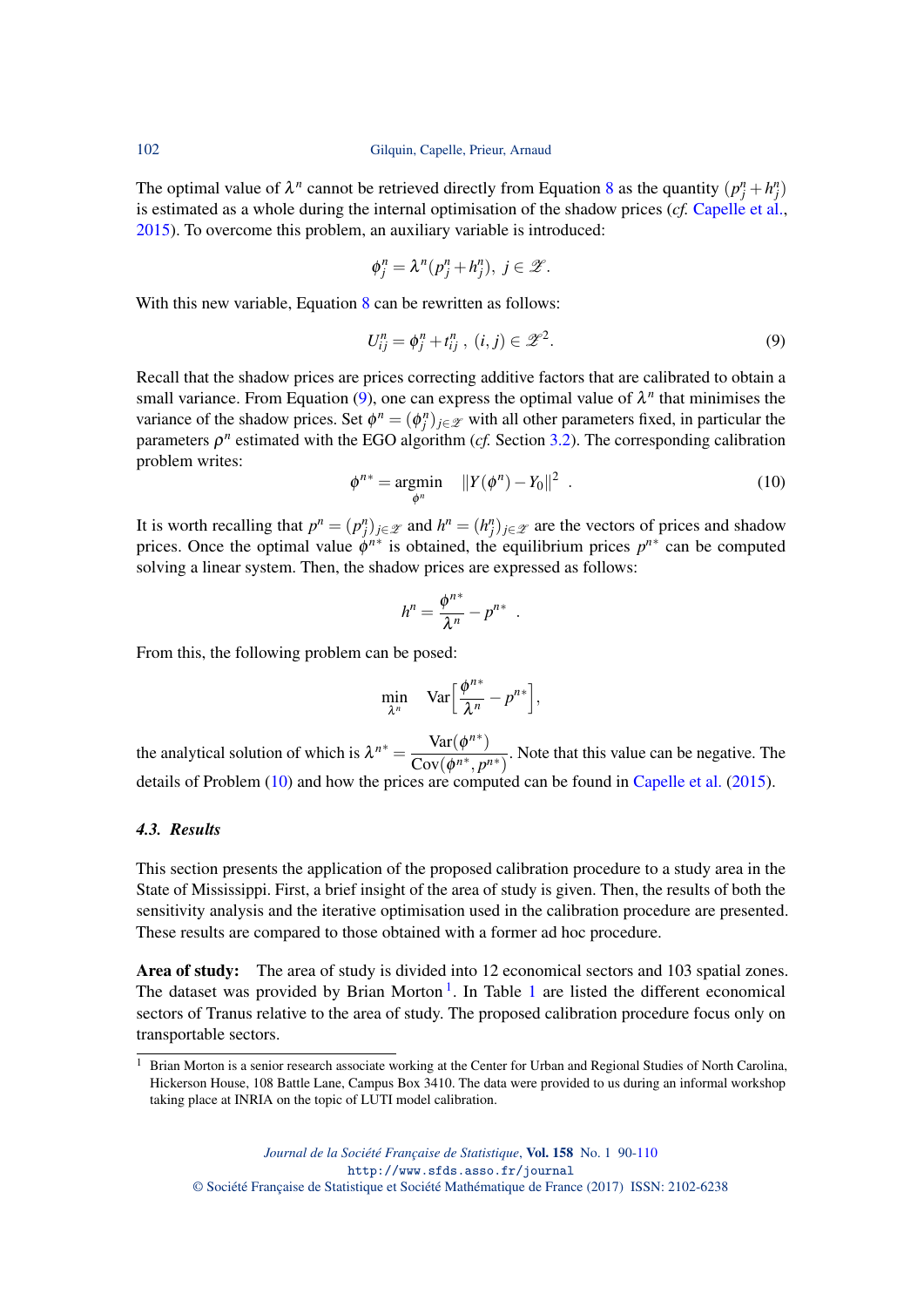| sector $n$     | name                            | description     | type              |
|----------------|---------------------------------|-----------------|-------------------|
| 1              | AFFHM(Agriculture,Fishing,)     | <b>Business</b> | Exogenous         |
| $\overline{2}$ | Commercial                      | <b>Business</b> | Transportable     |
| 3              | Other industries                | <b>Business</b> | non-Transportable |
| 4              | Single person (15-64 years old) | Households      | Transportable     |
| 5              | Married couple with kids        | Households      | Transportable     |
| 6              | Married couple without kids     | Households      | Transportable     |
| 7              | Other families with kids        | Households      | Transportable     |
| 8              | 65 years and older              | Households      | Transportable     |
| 9              | All other households            | Households      | Transportable     |
| 10             | 1-unit housing units            | Floorspace      | Land              |
| 11             | Multiunit housing units         | Floorspace      | Land              |
| 12             | Mobile homes                    | Floorspace      | Land              |

<span id="page-13-0"></span>TABLE 1. *Economical sectors of Tranus for the study area of Mississippi.*

<span id="page-13-1"></span>TABLE 2. Distributions of the 12 parameters,  $U(a, b)$  stands for the uniform distribution with support  $[a, b]$ .

| parameters                        | labels          | distributions |
|-----------------------------------|-----------------|---------------|
| Ŗп                                |                 | U(2,10)       |
| ${b_l^n}_{l=1,\dots,n, l \neq n}$ | $2, \ldots, 12$ | U(0,1)        |

Results of the sensitivity analysis: A total of 7 sensitivity analyses are performed, one for each transportable sector. For each sensitivity analysis, the 12 following parameters are considered:

 $\longrightarrow$  The logit dispersion parameter  $\beta^n$ .

 $\blacksquare$  The 11 parameters  $b_l^n$ , for all sectors  $l \neq n$ .

In Table [2](#page-13-1) are listed the distribution of each parameter. These distributions were selected by expertise, as each model is different, a good range of a priori possible values needs to be explored. The Sobol' index  $S^k$  will refer to the parameter labeled by  $k$ . For instance,  $S^1$  will always correspond to the logit dispersion parameter  $\beta^n$  of the sector *n* under analysis, and  $S^2, \ldots, S^{12}$  the corresponding cross relations  $b_l^n$  parameters (without including the case  $l = n$ ).

The outputs considered are the variance and the maximum of the normalised shadow prices, as introduced in Section [2.3.](#page-5-0) The approach proposed is to use the replication procedure presented in Section [3.1](#page-6-2) to estimate first-order and second-order generalised Sobol' indices of these parameters. Asymptotic confidence intervals can be computed for first-order Sobol' indices (*cf.* [Tissot and](#page-19-1) [Prieur,](#page-19-1) [2015\)](#page-19-1). Using Remark [1](#page-7-3) page [97,](#page-7-3) bootstrap confidence intervals can be derived for secondorder Sobol' indices.

Before presenting the main results, it seems important to illustrate the selection procedure of the influential parameters for a sector. Figures [4](#page-14-0) and [5](#page-14-1) show the results obtained for the estimation of first-order and second-order indices relative to Sector 4. The dashed line represents the threshold value used for selecting the influential parameters.

For the estimation of first-order indices, a size  $N = 5 \times 10^3$  was chosen for the two replicated Latin Hypercubes required by the replication procedure (Section [3.1\)](#page-6-2). Looking at the results, the parameters  $\beta^4$  and  $b_{10}^4$  are the most influential (*cf.* Figure [4\)](#page-14-0). Since the sum of the first-order indices is less than 75% it is interesting to study the second-order indices.

For the estimation of second-order indices, a size  $N = 67<sup>2</sup>$  was selected for the two replicated randomised orthogonal arrays required by the replication procedure. The two black points of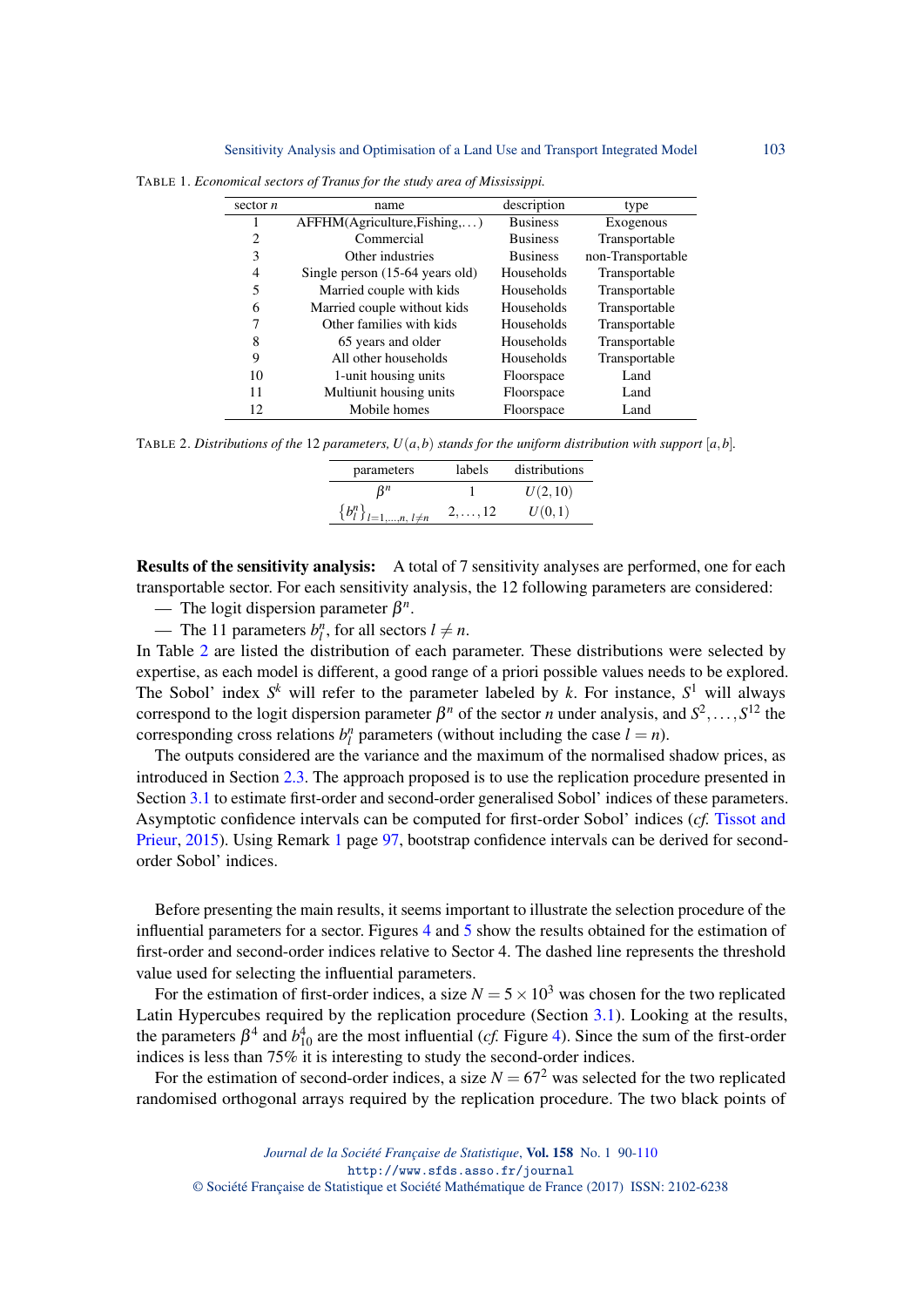



<span id="page-14-0"></span>FIGURE 4*. First-order indices estimation for the* 12 *parameters of sector* 4.  $S^1$  *corresponds to*  $\beta^4$ *,*  $S^2$  *to*  $b_1^4$ *,*  $S^3$ to  $b_2^4$  and so on.

<span id="page-14-1"></span>FIGURE 5*. Second-order indices estimation for the* 12 *parameters of sector* 4*. The second order indexes are given in the following order:* {(1,2),...,  $(1,12), (2,3), \ldots, (2,12), (3,4), \ldots$ }

<span id="page-14-2"></span>TABLE 3. *Most influential parameters selected by the sensitivity analysis based on main effects and second-order interactions.*

| sector                      | first-order                         | second-order                                                 | selected parameters: $\rho$         | variance explained (in percent) |
|-----------------------------|-------------------------------------|--------------------------------------------------------------|-------------------------------------|---------------------------------|
| $\mathcal{D}_{\mathcal{L}}$ | $B^2$                               | none                                                         | $B^2$                               | 33                              |
| $\overline{4}$              | $\beta^4, b_{10}^4$                 | $\beta^4 * b_{10}^4$ , $\beta^4 * b_{11}^4$                  | $\beta^4$ , $b_{10}^4$ , $b_{11}^4$ | 95                              |
|                             |                                     | $\beta^5, b_{10}^5$ $\beta^5 * b_{10}^5, \beta^5 * b_{11}^5$ | $\beta^5, b_{10}^5, b_{11}^5$       | 89                              |
| 6                           | $\beta^6$ , $b_{10}^6$ , $b_{11}^6$ | $\beta^6 * b_{10}^6$                                         | $\beta^6$ , $b_{10}^6$ , $b_{11}^6$ | 90                              |
|                             | $\beta^7, b_{10}^7$                 | none                                                         | $\beta^7, b_{10}^7$                 | 85                              |
| 8                           | $\beta^8, b_{10}^8$                 | $\beta^8 * b_{10}^8$                                         | $\beta^8, b_{10}^8$                 | 89                              |
| 9                           | $\beta^9, b_{10}^9,$                | $\beta^9 * b_{10}^9$                                         | $\beta^9$ , $b_{10}^9$              | 93                              |

Figure [5](#page-14-1) correspond to the two most influential interactions:  $\beta^4 * b_{10}^4$  and  $\beta^4 * b_{11}^4$ . The number of bootstrap replications used to compute the confidence intervals equals 1000.

In conclusion, only 3 of the 12 parameters of the sector 4 are significantly influential either directly by their main effects or through their second-order interactions:  $\beta^4$ ,  $b_{10}^4$  and  $b_{11}^4$ .

The same procedure is performed for the other transportable sectors. For each sector *n*, the set  $\rho$ <sup>n</sup> that comprises the most influential parameters selected by the sensitivity analysis is listed in Table [3.](#page-14-2) The last column of the table gives the proportion of the model's variance explained by the selected parameters. This proportion is calculated by multiplying the sum of the generalised Sobol' indices of the first two columns by 100. Looking at the results, only 3 parameters appear to be overall the most influential:  $\beta^n$ ,  $b_{10}^n$  and  $b_{11}^n$ ,  $n \in \{2, 4, 5, 6, 7, 8, 9\}$ .

These results fall within our range of expectations. The parameter  $\beta^n$  is a dispersion parameter of a multinomial logit function (*cf.* Equation [\(14\)](#page-20-3) of Annexe [A\)](#page-20-2). A slight variation of this parameter leads to a significant change in the calculation of the probabilities of localisation. Both parameters  $b_{10}^n$  and  $b_{11}^n$  act as weights in the attractiveness for sector *n*. These two parameters are more prone to be influential than others  $b_l^n$  as sectors 10 and 11 correspond to the two main floorspace types.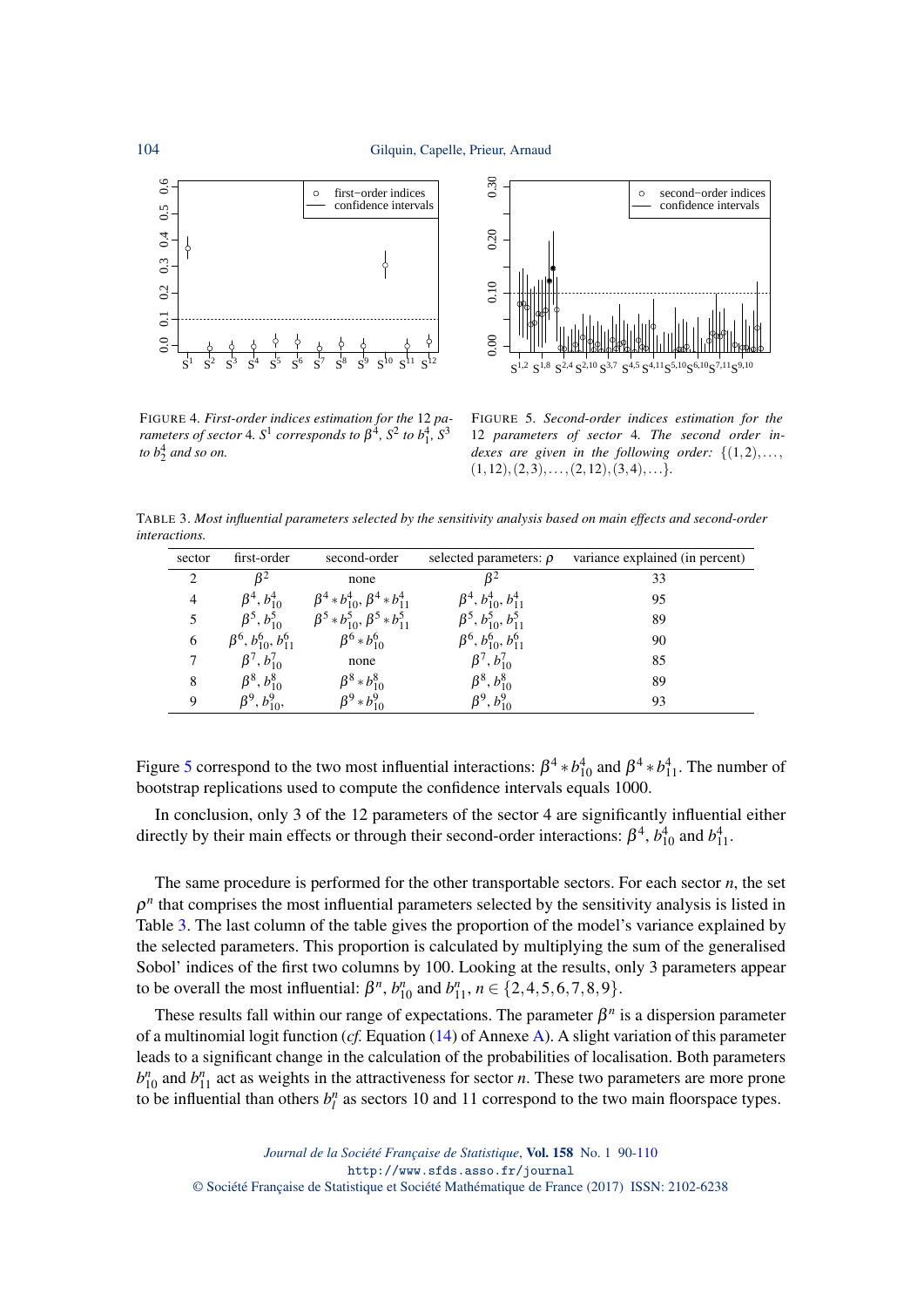Looking at the last column of Table [3,](#page-14-2) for some sectors (in particular for sector 2) the variance is not fully explained by the parameters selected. A solution for further explaining this variance would be the use of Saltelli's procedure to estimate first-order and total-effect Sobol' indices (index measuring the contribution of an input through its main effect plus all its interactions). However, Saltelli's procedure would requires  $N \times 14$  evaluations of the model for each sector. In comparison, the proposed approach require only  $N \times 4$  evaluations of the model to estimate both first-order and closed second-order indices (2 × *N* for first-order indices and 2 ×  $q^2$ , with  $q \approx \sqrt{N}$ for closed second-order indices). Since the number of evaluations is a concern in this study, it has been decided to go for the replication procedure at the price of not using the total effect Sobol' indices.

A compromise would be to fit a metamodel and evaluate first-order and total effect Sobol' indices with the metamodel outputs. Such a methodology has been applied by [Ge et al.](#page-18-23) [\(2014\)](#page-18-23) to the traffic simulation model Aimsun. In their application, the use of a metamodel is particularly efficient as microscopic traffic simulators are known to be quite time-consuming. However, one may argue that the complexity of Tranus makes it hard to perform a metamodel based estimation of Sobol' indices.

An alternative to the calculation of Sobol' indices was proposed by [Ge and Menendez](#page-18-24) [\(2014\)](#page-18-24), *i.e.* to perform a sensitivity analysis prior to the calibration of the traffic model VISSIM. This approach called quasi-OTEE is a screening method based on the original Elementary Effects method introduced by [Morris](#page-18-25) [\(1991\)](#page-18-25). The computational cost of the quasi-OTEE method is (*m* − *n* + 1) ∗ (*m* + *n*)/2 where *m* is the number of Morris trajectories and *n* is the number of quasi-optimal trajectories selected among the *m* latter. The authors advise to choose *m* and *n* in the ranges [500,1000] and [10,20] respectively. With the minimal setting  $m = 500$  and  $n = 10$ , the cost of the quasi-OTEE method equals 125 205 which is 6 times higher than the cost of the procedure proposed here to estimate first- and second-order indices  $(2 \times 5000 + 2 \times 67^2)$ . Furthermore, as a screening method, the quasi-OTEE approach should be less precise than the calculation of Sobol' indices.

Results of the subsequent iterative optimisation: Following the results of the above sensitivity analysis, for each transportable sector *n*, the aim is to find the set of parameters  $(\rho^n, \lambda^n)$ minimising the variance of  $\tilde{h}^n$ . The initial value  $\lambda_0^n$  (Step 3 of Algorithm [1\)](#page-11-0) instantiating the parameter  $\lambda^n$  is obtained by expertise. The results obtained both in terms of variance and maximum of the normalised shadow prices are compared to those obtained with a former ad hoc procedure. The number of initial evaluations performed to fit the metamodel for the set of parameters  $(\rho^n, \lambda^n)$ of each sector *n* is the following:

- 21 evaluations for sector 2,
- 51 evaluations for sectors 4 to 6.
- 41 evaluations for sectors 7 to 9.

The quality of the fitting is assessed by diagnostic plots (fitted values against response values, standardised residuals, Q-Q plots of standardised residuals) based on leave-one-out cross validation results (*cf.* [Roustant et al.,](#page-18-22) [2012\)](#page-18-22). For each sector *n*, the set of evaluations includes the one obtained with the ad hoc procedure at the optimal set of parameters.

Table [4](#page-16-0) summarises the results obtained with both the ad hoc procedure and the innovative iterative optimisation. For each sector *n*,  $\rho^{n*}$  and  $\lambda^{n*}$  denote the optimal values of the parameters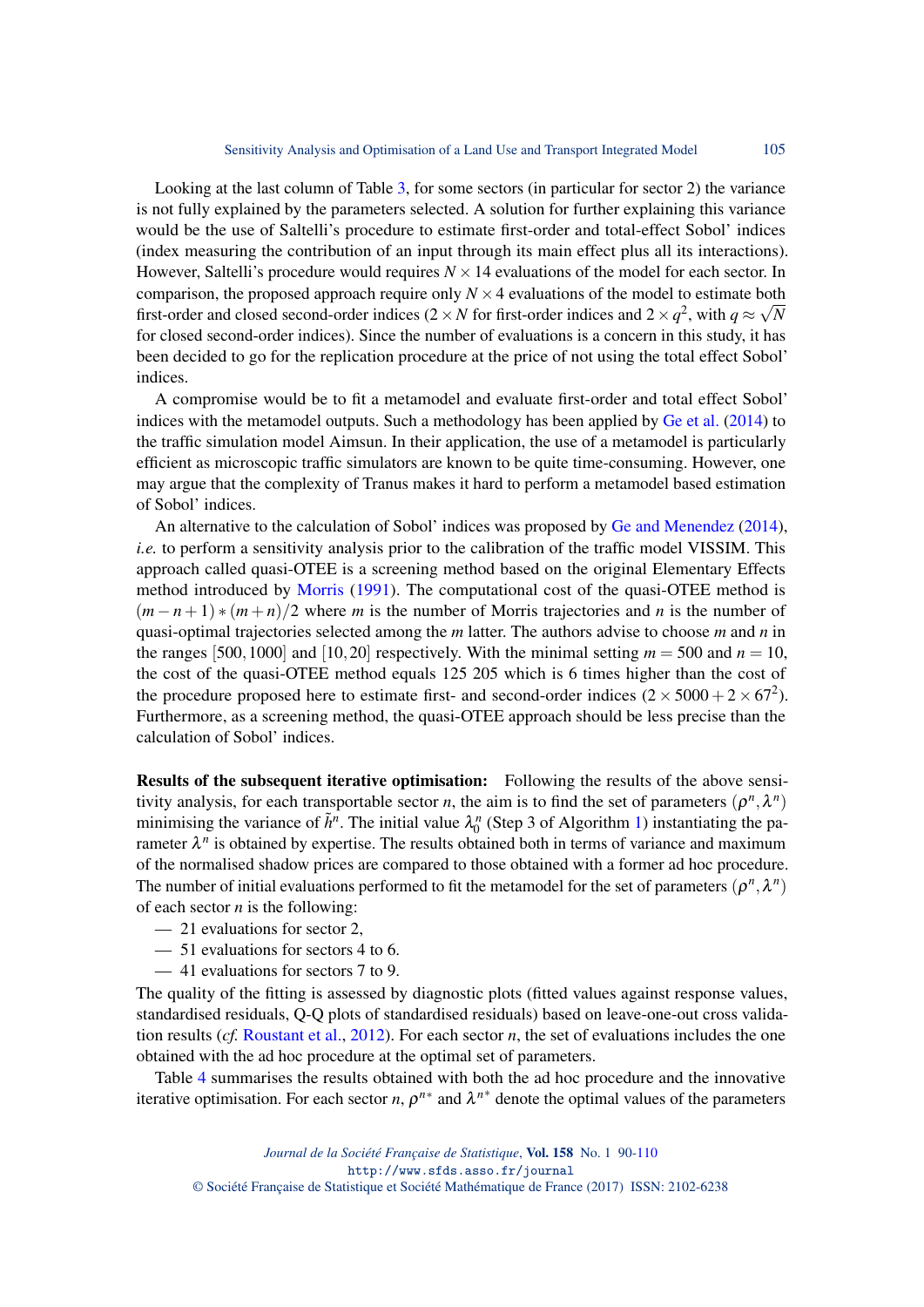| sector $n$     | procedure | $\rho^{n*}$        | $\lambda^{n*}$ | variance $\tilde{h}_n$ | max $\tilde{h}_n$ | gain   |
|----------------|-----------|--------------------|----------------|------------------------|-------------------|--------|
| $\overline{2}$ | ad hoc    | $\overline{2}$     | 0.005          | 0.32                   | 2.95              | 98%    |
|                | iterative | 4.03               | 0.43           | $7 \times 10^{-3}$     | 0.11              |        |
| 4              | ad hoc    | (2,0,0)            | 0.001          | 13.66                  | 24.95             | 83 %   |
|                | iterative | (6.49, 0.38, 0)    | 0.001          | 2.26                   | 7.63              |        |
| 5              | ad hoc    | (2,0,0)            | 0.001          | 5.35                   | 14.83             | 47%    |
|                | iterative | (2.50, 0.02, 0.79) | $-0.013$       | 2.85                   | 8.88              |        |
| 6              | ad hoc    | (2,0,0)            | 0.001          | 5.90                   | 16.65             | 63 %   |
|                | iterative | (6.64, 0.05, 0.79) | $-0.003$       | 2.18                   | 7.72              |        |
| 7              | ad hoc    | (2,0)              | 0.001          | 8.73                   | 19.67             | 61 %   |
|                | iterative | (9.17, 1)          | 0.001          | 3.40                   | 8.23              |        |
| 8              | ad hoc    | (2,0)              | 0.001          | 9.50                   | 20.58             | $15\%$ |
|                | iterative | (5.72, 0.97)       | 0.001          | 8.08                   | 15.03             |        |
| 9              | ad hoc    | (2,0)              | 0.001          | 7.36                   | 17.6              | 64 %   |
|                | iterative | (9.29, 0.95)       | 0.001          | 2.66                   | 6.82              |        |

<span id="page-16-0"></span>TABLE 4. *Variance and maximum of the normalised shadow prices*  $\tilde{h}_n$  *obtained with both ad hoc procedures and the iterative optimisation.*

obtained at the end of both approaches. The column "gain" represents the improvement (in percent) of the variance obtained with the proposed iterative estimation relatively to the one obtained with the ad hoc procedure conducted by experts.

One can observe that the values of the variance and maximum of the normalised shadow prices obtained with the ad hoc procedure are heterogeneous. Furthermore, the value of the maximum is quite high for some sectors (up to 20% of the price). The results obtained with the proposed iterative optimisation are relatively homogeneous except for sectors 2 and 8. The discrepancy observed for these two sectors comes from the quality of their respective datasets. Indeed, the data relative to commercial business (sector 2) are easy to collect and thus of high quality and quantity. At the opposite, data relative to the 65 years and older households (sector 8) are quite complex to collect and often lack precision.

The main observation is that an improvement in terms of both variance and maximum of the normalised shadow prices is observed for all sectors when using the iterative approach. Figure [6](#page-17-0) gives an illustration of this improvement. The black bars represent the values obtained with the ad hoc procedure, the grey bars those obtained with the proposed iterative approach. A significant diminution for both the variance and maximum criteria is observed. Furthermore and most importantly, the proposed iterative approach is drastically faster than the ad hoc procedure conducted by experts: the calibration procedure requires a few hours compared to several days (up to weeks) for the ad hoc procedure.

In the proposed calibration procedure, only the best set of parameters  $(\rho^{n*}, \lambda^{n*})$  is conserved. [Ciuffo and Azevedo](#page-18-26) [\(2014\)](#page-18-26) have presented an alternative setting in which a metamodel is fitted and several best sets of parameters are selected. It is true that for complex systems such as LUTI models, the best solution of the EGO optimisation probably corresponds to only one of many combinations of the inputs that provide the model with a sufficient robustness. The method of [Ciuffo and Azevedo](#page-18-26) [\(2014\)](#page-18-26) allows to investigate the behavior of the model for various combinations and to derive uncertainty margins of the outputs. Adapting this methodology to the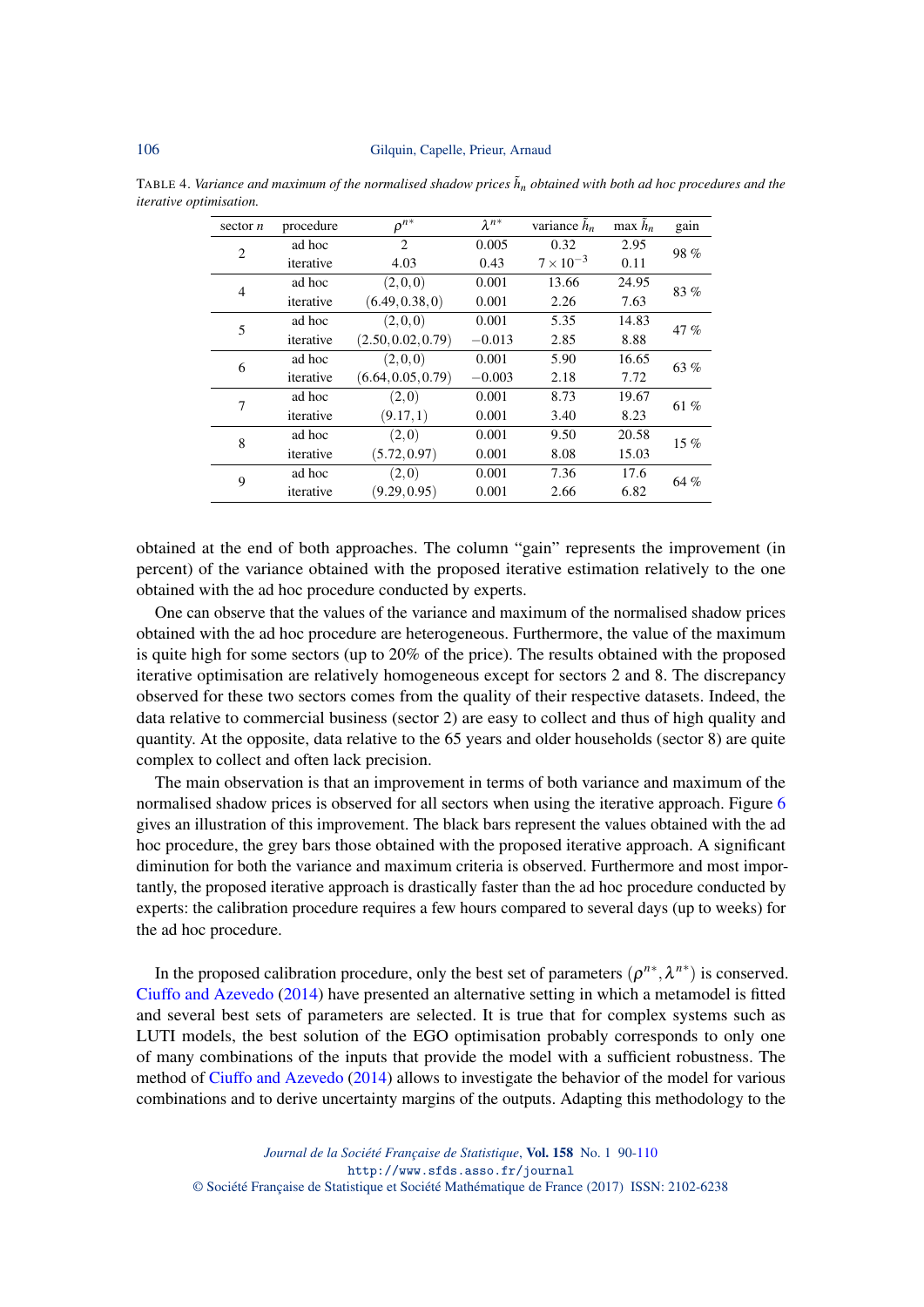<span id="page-17-0"></span>

FIGURE 6*. Variance (left figure) and maximum (right figure) of the normalised shadow prices obtained with both the ad hoc procedure (referred to as ad hoc) and the proposed iterative optimisation (referred to as iterative).*

calibration procedure of Tranus proposed in this paper would be an interesting complementary work.

## Conclusion

In this paper a calibration procedure combining a global sensitivity analysis and an iterative optimisation to calibrate the land use and activity module of the LUTI model Tranus has been proposed. The sensitivity analysis presented herein is a generalisation of the replication procedure to select the most influential parameters of the model when the output is multidimensional. The optimisation phase was carried on using a two-stage process combining stochastic (algorithm EGO) and deterministic procedures. The deterministic procedure exploited the system of equations of Tranus to derive an analytical solution for the marginal utilities and consequently obtain a finer optimisation of the land use and activity module.

An application to the study area of Mississippi was presented. The proposed methodology was compared to a former ad hoc calibration procedure in terms of variance and maximum of the normalised adjustment parameters (shadow prices). The results showed a significant improvement on both criteria reducing the value of the variance by a large margin with a drastic gain of time: that suggests that the proposed methodology is useful to improve the calibration of such models. The next step would consist in verifying if the optimal values found for the parameters ensure better predicting capabilities when evaluating alternative planning scenarios.

#### *Acknowledgments*

The authors thank the guest editor and the two reviewers for their helpful suggestions and comments which substantially improved the quality of this paper. The authors are also thankful to Brian J. Morton for providing high quality data and instantiating the Tranus model on the study area of Mississippi. This work is supported by the CITiES project funded by the Agence Nationale de la Recherche (grant ANR-12-MONU-0020).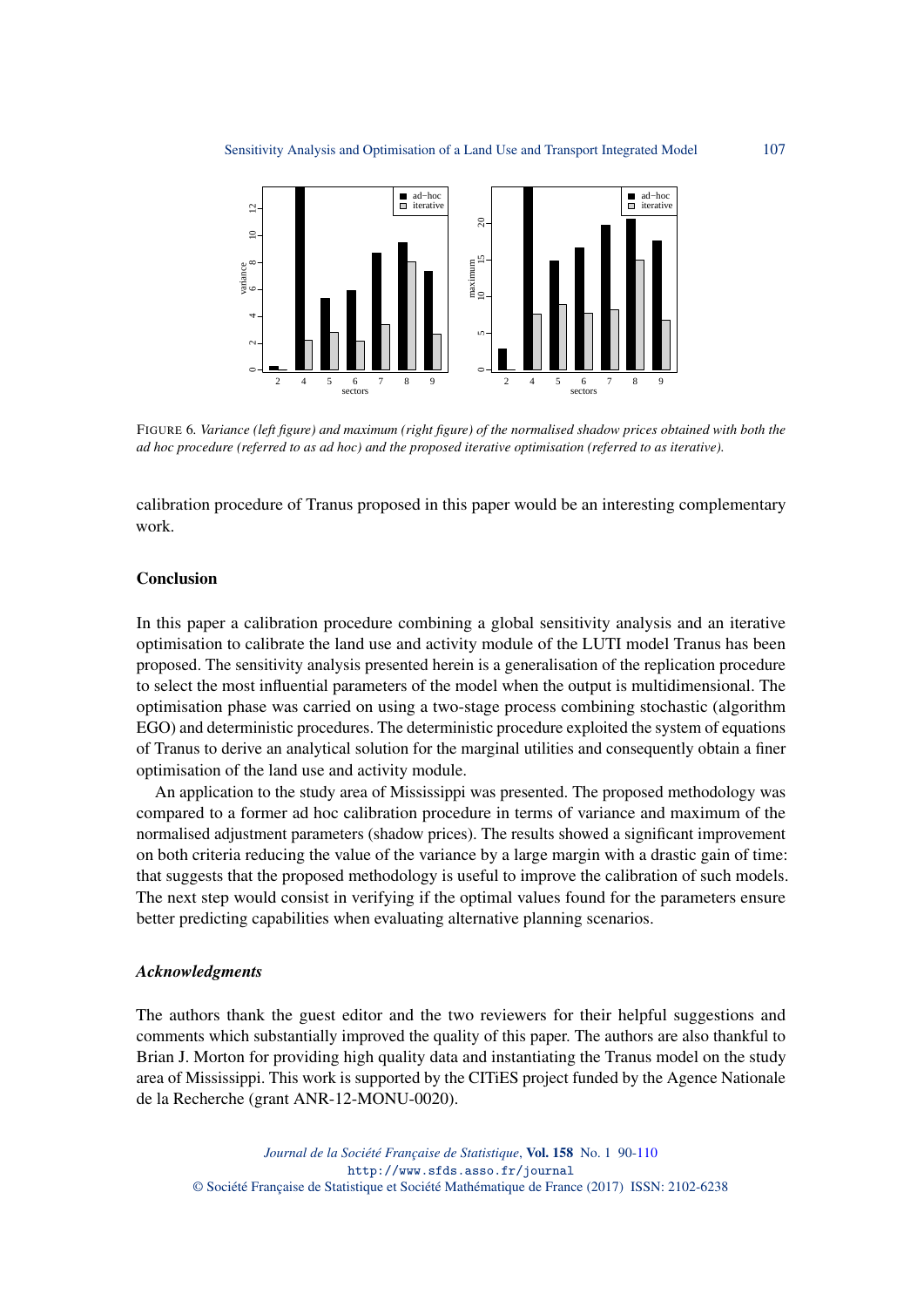#### **References**

- <span id="page-18-1"></span>Abraham, J. E. and Hunt, J. D. (2000). Parameter estimation strategies for large-scale urban models. *Transportation Research Record: Journal of the Transportation Research Board*, 1722(1):9–16.
- <span id="page-18-19"></span>Caflisch, R. E., Morokoff, W. J., and Owen, A. B. (1997). Valuation of mortgage backed securities using brownian bridges to reduce effective dimension. *J. Comput. Finance*, 1(1):27–46.
- <span id="page-18-6"></span>Capelle, T., Sturm, P., Vidard, A., and Morton, B. J. (2015). Formulating LUTI calibration as an optimisation problem: Example of tranus shadow price estimation. *Procedia Engineering*, 115:12–20.
- <span id="page-18-26"></span>Ciuffo, B. and Azevedo, C. L. (2014). A sensitivity-analysis-based approach for the calibration of traffic simulation models. *IEEE Trans. Intell. Transp. Syst.*, 15(3):1298–1309.
- <span id="page-18-2"></span>Daamen, W., Buisson, C., and Hoogendoorn, S. P. (2014). *Traffic Simulation and Data: Validation Methods and Applications*. Taylor & Francis Group.
- <span id="page-18-0"></span>de la Barra, T. (1999). Mathematical description of TRANUS. Technical report, Modelistica, Caracas, Venezuela.
- <span id="page-18-4"></span>Dutta, P., Saujot, M., Arnaud, E., Lefevre, B., and Prados, E. (2012). Uncertainty propagation and sensitivity analysis during calibration of tranus, an integrated land use and transport model. *International Conference on Urban, Regional Planning and Transportation*.
- <span id="page-18-12"></span>Gamboa, F., Janon, A., Klein, T., and Lagnoux, A. (2014). Sensitivity analysis for multidimensional and functional outputs. *Electron. J. Statist.*, 8(1):575–603.
- <span id="page-18-23"></span>Ge, Q., Ciuffo, B., and Menendez, M. (2014). An exploratory study of two efficient approaches for the sensitivity analysis of computationally expensive traffic simulation models. *IEEE Trans. Intell. Transp. Syst.*, 15(3):1288–1297.
- <span id="page-18-24"></span>Ge, Q. and Menendez, M. (2014). An efficient sensitivity analysis approach for computationally expensive microscopic traffic simulation models. *International Journal of Transportation*, 2(2):49–64.
- <span id="page-18-13"></span>Hoeffding, W. (1948). A class of statistics with asymptotically normal distributions. *Annals of Mathematical Statistics*, 19(3):293–325.
- <span id="page-18-14"></span>Janon, A., Klein, T., Lagnoux, A., Nodet, M., and Prieur, C. (2014). Asymptotic normality and efficiency of two Sobol' index estimators. *ESAIM Probab. Stat.*, 18:342–364.
- <span id="page-18-21"></span>Jones, D. R., Schonlau, M., and Welch, W. J. (1998). Efficient global optimization of expensive black-box functions. *J. Global Optim.*, 13:455–492.
- <span id="page-18-10"></span>Leontief, W. W. (1941). *The Structure of the American Economy 1919-1939*. New York: Oxford University Press, 2nd edition, 1951 edition.
- <span id="page-18-7"></span>Leontief, W. W. and Strout, A. (1963). *Multi-Regional Input-Output Analysis*. Structural Interdependence and Economic Development. London: Mcmillan.
- <span id="page-18-5"></span>Mara, T. A. and Joseph, O. R. (2008). Comparison of some efficient methods to evaluate the main effect of computer model factors. *Journal of Statistical Computation and Simulation*, 78(2):167–178.
- <span id="page-18-8"></span>McFadden, D. (1973). Conditional logit analysis of qualitative choice behaviour. *Frontiers in Econometrics - Academic Press New York*, pages 105–142.
- <span id="page-18-9"></span>McFadden, D. and Train, K. (2000). Mixed MNL models for discrete response. *Journal of Applied Econometrics*, 15:447–470.
- <span id="page-18-16"></span>McKay, M. D. (1995). Evaluating prediction uncertainty. Technical report, Los Alamos National Laboratory Report NUREG/CR- 6311, LA-12915-MS.
- <span id="page-18-20"></span>Mockus, J., Tiesis, V., and Zilinskas, A. (1978). The application of bayesian methods for seeking the extremum. In Dixon, L. C. W. and Szego, G. P., editors, *Towards Global Optimisation, Vol. 2*, pages 117–129. North-Holand.
- <span id="page-18-15"></span>Monod, H., Naud, C., and Makowski, D. (2006). *Uncertainty and sensitivity analysis for crop models*, chapter 3, pages 55–100. Elsevier.
- <span id="page-18-25"></span>Morris, M. D. (1991). Factorial sampling plans for preliminary computational experiments. *Technometrics*, 33(2):161– 174.
- <span id="page-18-17"></span>Morris, M. D., Moore, L., and McKay, M. D. (2006). Sampling plans based on balanced incomplete block designs for evaluating the importance of computer model inputs. *J. Statist. Plann. Inference*, 136(9):3203–3220.
- <span id="page-18-18"></span>Morris, M. D., Moore, L., and McKay, M. D. (2008). Orthogonal arrays in the sensitivity analysis of computer models. *Technometrics*, 50:205–215.
- <span id="page-18-11"></span>Ortúzar, J. D. and Willumsen, L. G. (2011). *Modelling Transport*. Wiley, Fourth Edition edition.
- <span id="page-18-22"></span>Roustant, O., Ginsbourger, D., and Deville, Y. (2012). Dicekriging, diceoptim: Two r packages for the analysis of computer experiments by kriging-based metamodeling and optimization. *J. Stat. Softw*, 51(3).
- <span id="page-18-3"></span>Saltelli, A. (2002). Making best use of model evaluations to compute sensitivity indices. *Comput. Phys. Commun.*,

*Journal de la Société Française de Statistique*, Vol. 158 No. 1 90[-110](#page-20-0) http://www.sfds.asso.fr/journal

© Société Française de Statistique et Société Mathématique de France (2017) ISSN: 2102-6238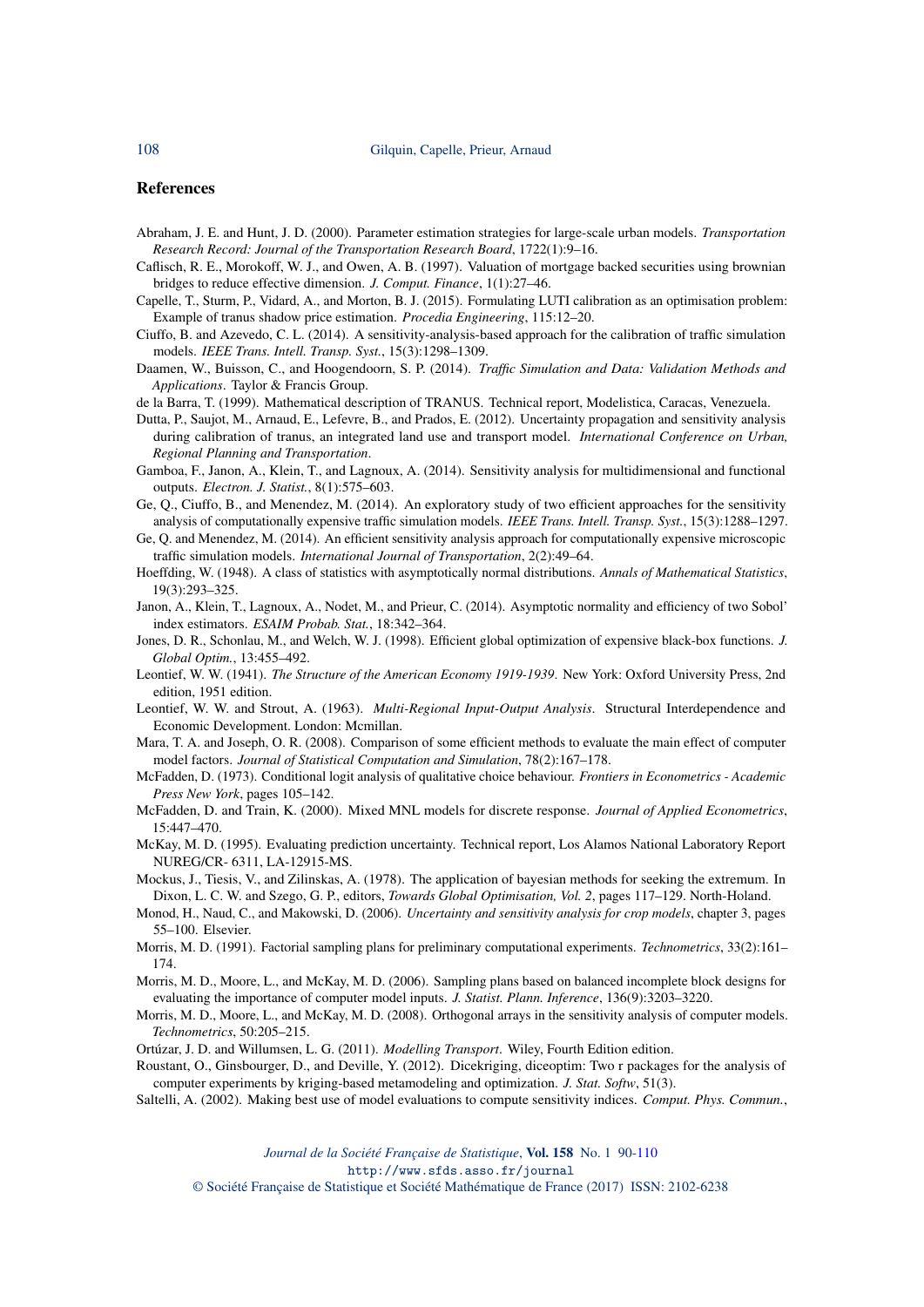145(2):280–297.

- <span id="page-19-0"></span>Sobol', I. M. (1993). Sensitivity indices for nonlinear mathematical models. *Mathematical Modeling and Computational Experiment*, 1:407–414.
- <span id="page-19-1"></span>Tissot, J. Y. and Prieur, C. (2015). A randomized orthogonal array-based procedure for the estimation of first- and second-order sobol' indices. *J. Statist. Comput. Simulation*, 85:1358–1381.
- <span id="page-19-2"></span>Wilson, A. G. (1981). *Optimization in locational and transport analysis*. Wiley & Sons, New York.